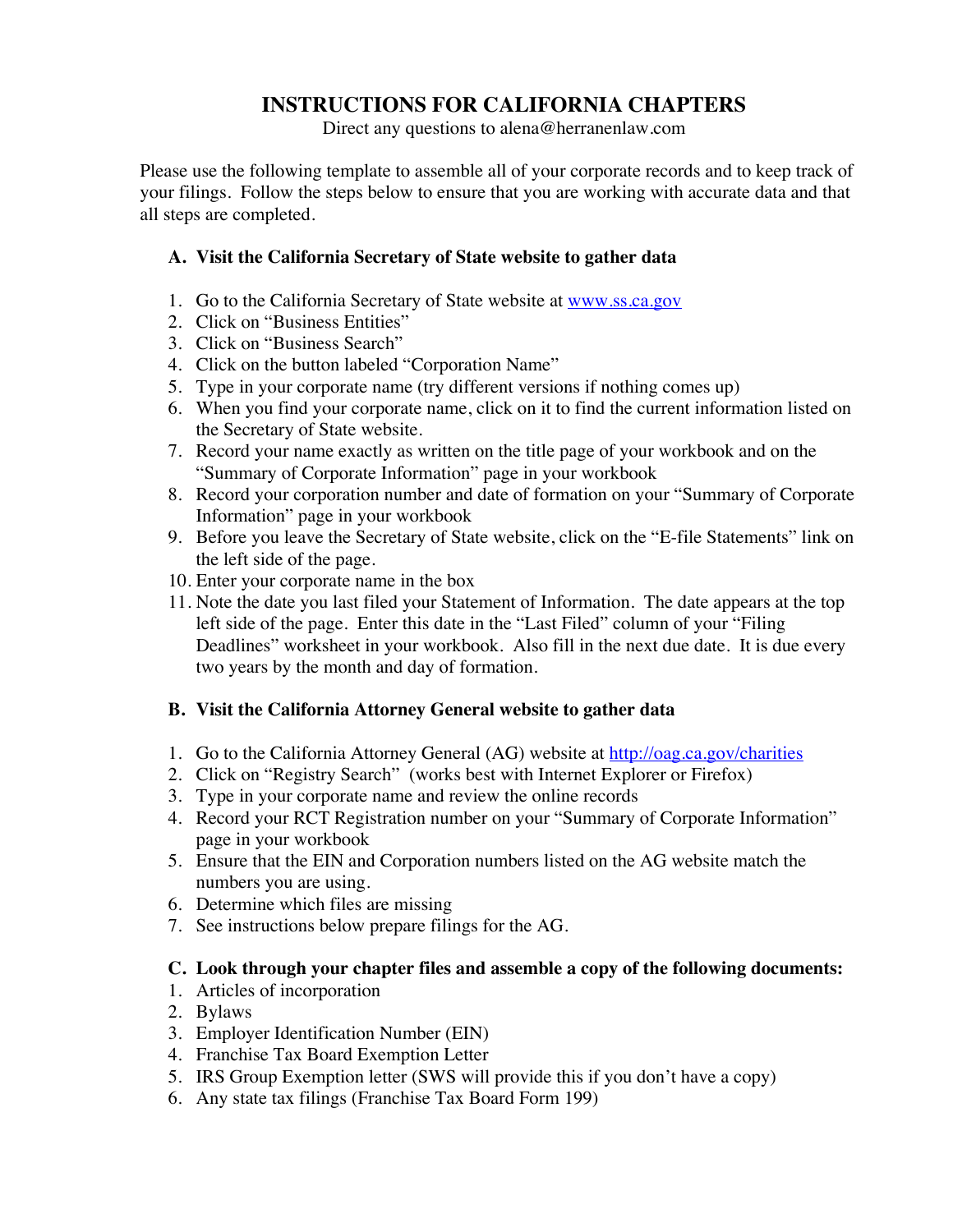- 7. Any fictitious business name filings
- 8. Any Seller's Permits (from Board of Equalization)
- 9. Keep copies of all of the above together in a binder.
- 10. Make a copy of the articles, bylaws, EIN and Group Exemption letter to send to the California Attorney General

#### **D. Prepare all required filings for the California Attorney General's Office**

- 1. If you have not already done so, Prepare a Form CT-1
	- i. Write a check for \$25 payable to the Department of Justice
	- ii. Send the CT-1 and check to the AG with copies of the articles, bylaws and group exemption.
- 2. Prepare a Form RRF-1 for every fiscal year ending 5/312004 to the present
	- i. This is easily done by pulling out copies of your Chapter Financial Reports that you have been submitting to Sylvia Paoli each year.
	- ii. If you had less than \$25,000 in gross annual revenue, there is no fee. Those with gross annual revenue in excess of \$25,000 should pay the fee listed on the form (ranges from \$25 to \$75 depending on gross annual revenue).
- iii. If your gross annual revenue for any single year exceeded \$25,000, you will need to provide a copy of the group 990. Because the group 990 did not provide chapter specific figures, you will also need to provide the AG the specific financial information they request. Note that for every year after 12/31/2010, you need not submit a 990 unless your gross annual revenue exceeds \$50,000.
- iv. If your group held raffles, you must answer "yes" to item 7 and provide an attachment stating the number of raffles and the dates on which they were held. You will also have to file NRP-1 and NRP-2 as explained below.
- 3. For any year in which you held a raffle, prepare a form NRP-1 and pay a fee of \$20. If you intend to have a raffle during the 2011-2012 fiscal year, complete a form NRP-1 for the next fiscal year as well.
- 4. For any past years during which you held a raffle, complete a form NRP-2 stating funds received, expenses incurred, etc. Note that the expenses for conducting the raffle should come from sources other than ticket sales. At least 90% of ticket sale proceeds must be used for the corporation's charitable purpose. File the NRP-2 immediately for all past years and by September 1 of each year thereafter.
- 5. Keep copies of all filings in your corporate records (3 ring binder preferred). Be sure that your officers have electronic copies for forwarding to the future officers.
- 6. **Fax copies of all your filings to me (Alena Herranen) at 858-581-6779**. Eventually we will have these on the SWS website, but this feature has not yet been created.

#### *E.* **Fill in your chapter specific deadines on the "FILING DEADLINES" worksheet**

- 1. Include fictitious business name deadlines
- *2.* Seller's permit deadlines
- *3.* Keep copies of all your filings in the record book

#### **F. File your Form 990 N with the IRS after June 1 each year (deadline 10/15)**

- 1. In order to complete the Form 990N, you should first complete the chapter financial statement for the fiscal year.
- 2. If you have gross receipts of \$50,000 or less (\$25K or less for years ending before 12/31/2010), then you can file the 990N.
- 3. Otherwise, you will need to prepare the 990 EZ.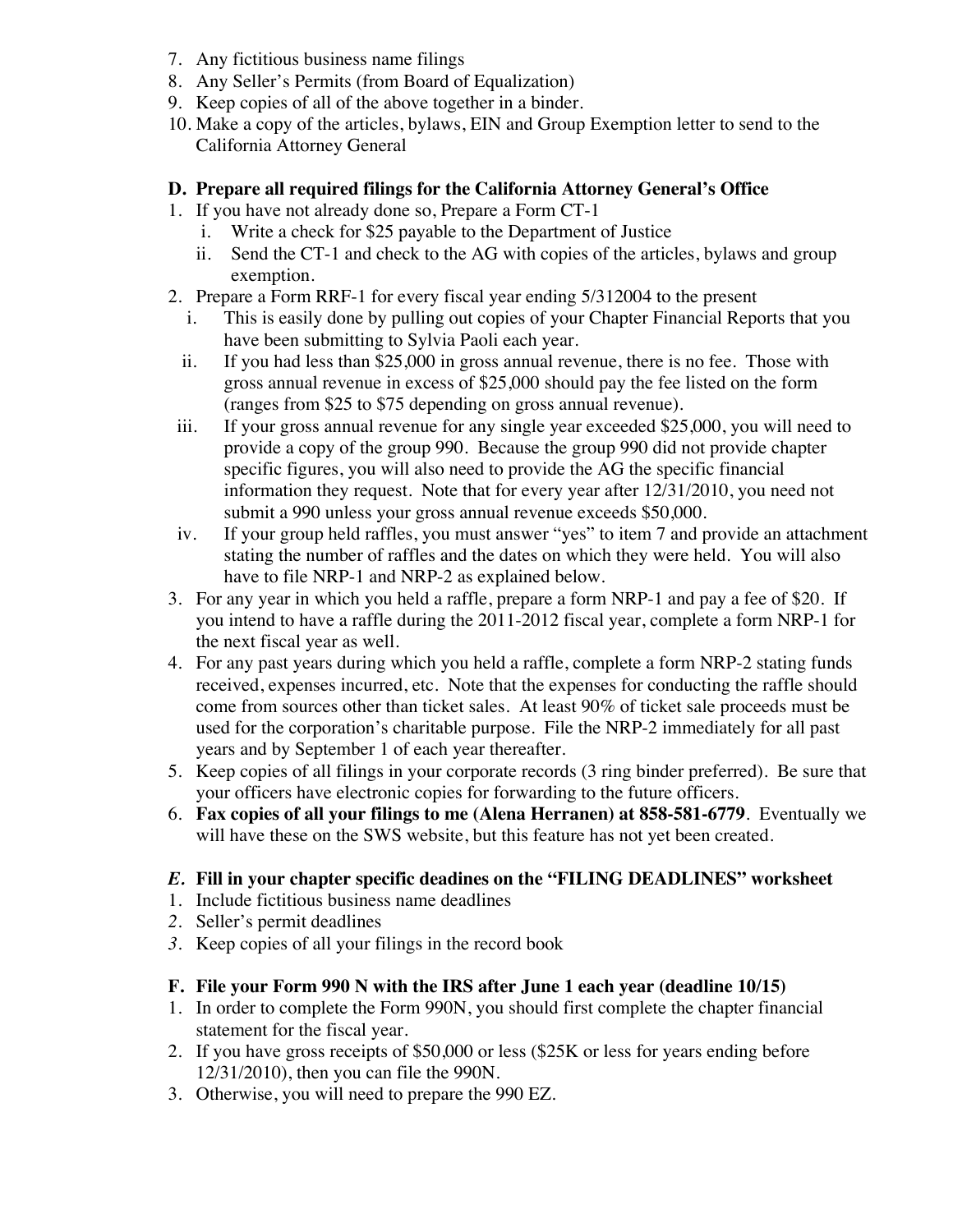- 4. Upon filing, place a copy of your 990EZ or your 990N filing receipt in your record book and send a copy to me at alena@herranenlaw.com or **fax copies to me (Alena Herranen) at 858-581-6779.**
- *5.* If your chapter had over \$25,000 in gross annual revenue, you will need to send a copy of your 990 filing to the California Attorney General.
- *6.* If your chapter has an average of \$25,000 in gross receipts per year over the last three years, you will need to file the Franchise Tax Board Form 199.
- *7.* Failure to file the 990 for 3 years in a row will result in the loss of your exemption and you will not be able to be added back to the group exemption. You will have to file separately for a new exemption. This is time-consuming and should be avoided.
- *8.* I will notify the IRS annually which chapters are included in our group exemption. To facilitate my filing, you should notify me of any name changes, mergers, formations or dissolutions.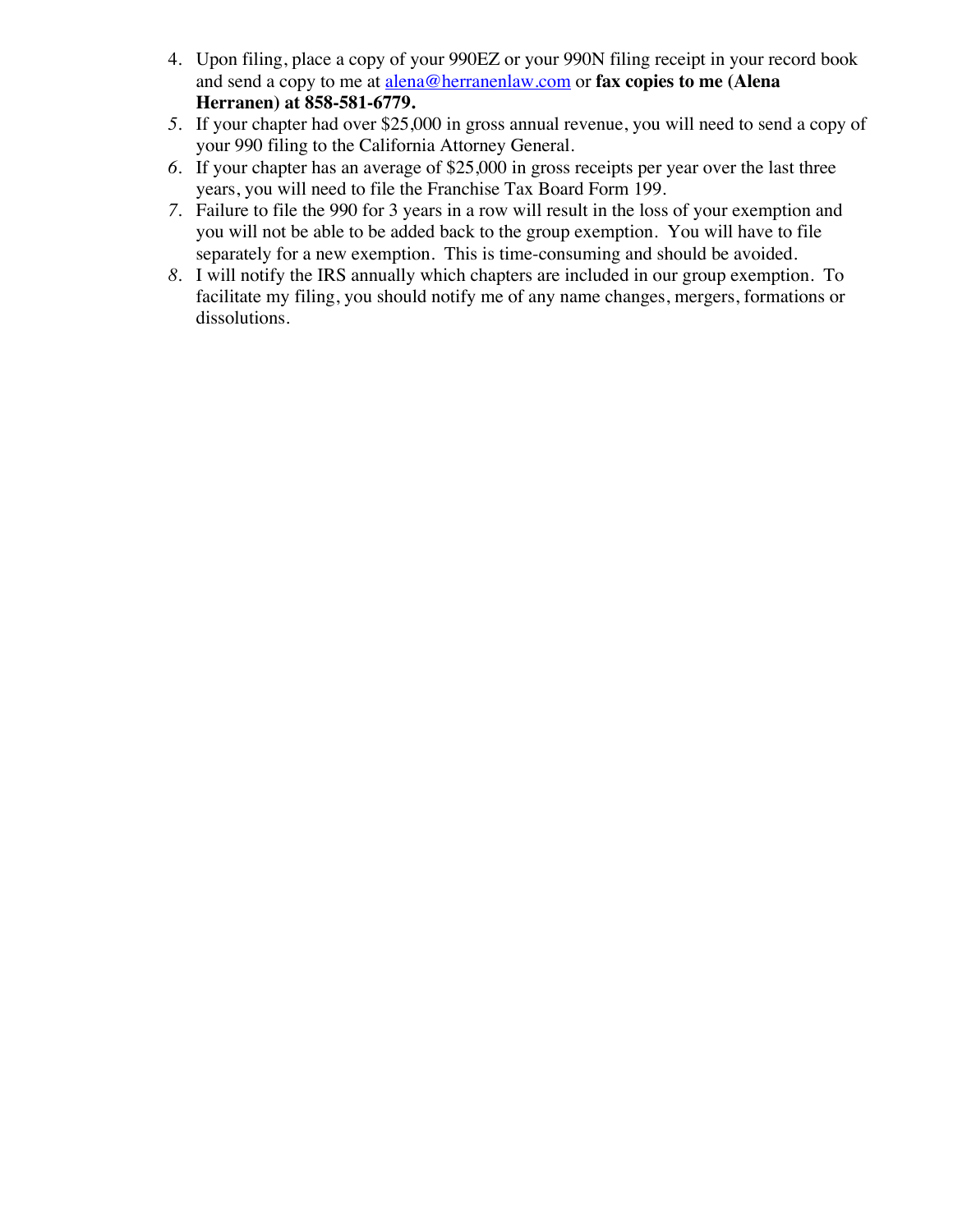# **[region] CHAPTER OF THE NINETY-NINES, INC.**

CORPORATE DOCUMENTS AND FILING REQUIREMENTS

Assembled and prepared by: Dated: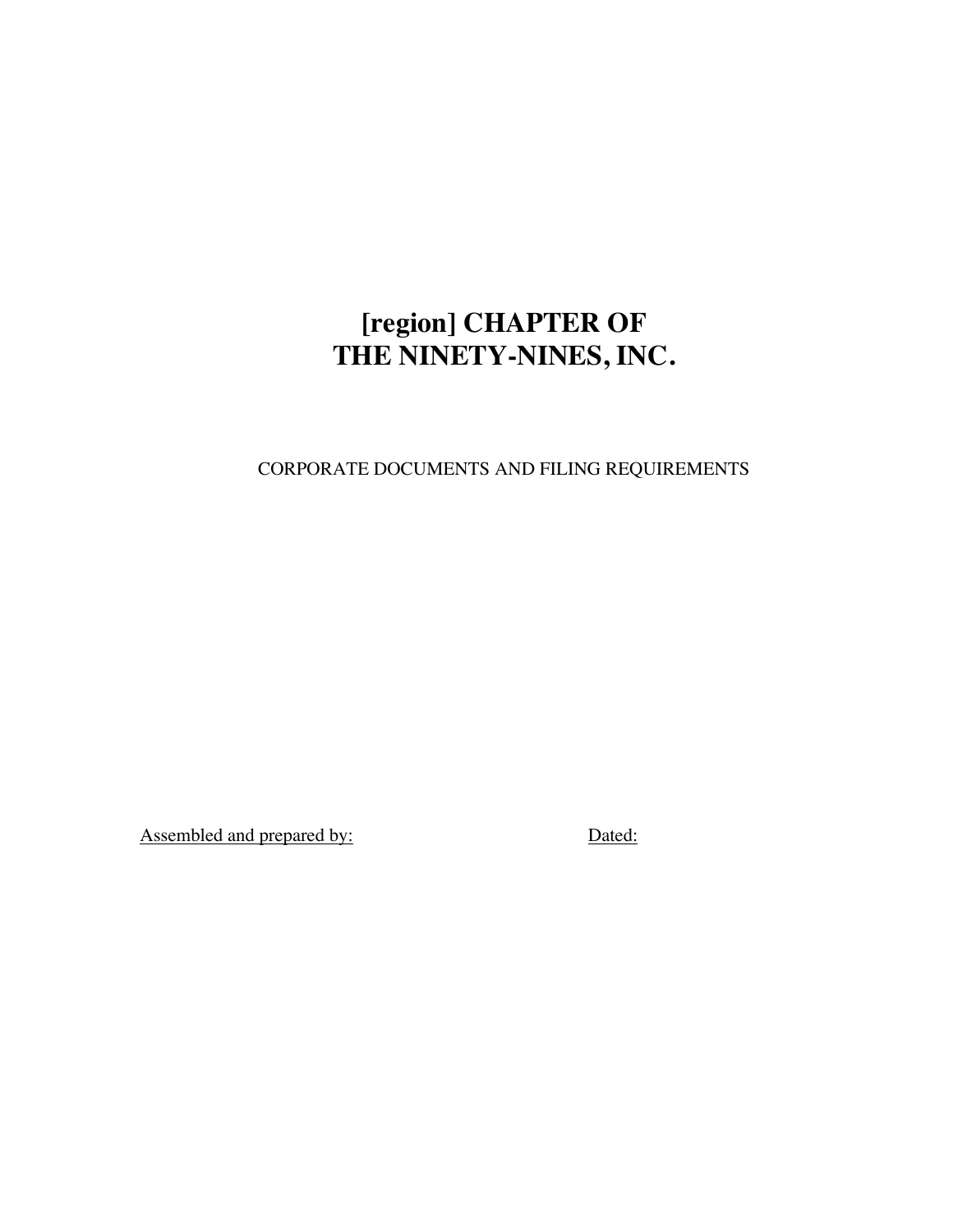#### **CONTENTS**

- 1. SUMMARY OF CORPORATE INFORMATION
- 2. FILING DEADLINES
- 3. ARTICLES OF INCORPORATION
	- a. [add copies of any merger documents]
- 4. BYLAWS
- 5. EMPLOYER IDENTIFICATION NUMBER (EIN)
- 6. FRANCHISE TAX BOARD
	- a. EXEMPTION LETTER
	- b. ANNUAL TAX FILING FORM 199
- 7. INTERNAL REVENUE SERVICE
	- a. EXEMPTION LETTER
	- b. SWS CHAPTER FINANCIAL REPORT FORM
	- c. CHECK REQUESTS
	- d. ANNUAL TAX FILING FORM 990
- 8. CALIFORNIA SECRETARY OF STATE a. STATEMENT OF INFORMATION
- 9. CALIFORNIA ATTORNEY GENERAL
	- a. REGISTRATION (CT-1)
	- b. ANNUAL RENEWAL (RRF-1)
	- c. RAFFLE REGISTRATION (NRP-1)
	- d. RAFFLE REPORT (NRP-2)
- 10. BOARD OF EQUALIZATION
	- a. SELLER'S PERMIT
	- b. WELFARE EXEMPTION (IF APPLICABLE)
	- c. SALES AND USE TAX EXEMPTION (IF APPLICABLE)
- 11. SAN DIEGO COUNTY RECORDER
	- a. FICTITIOUS BUSINESS NAME
- 12. BUSINESS LICENSE (IF APPLICABLE)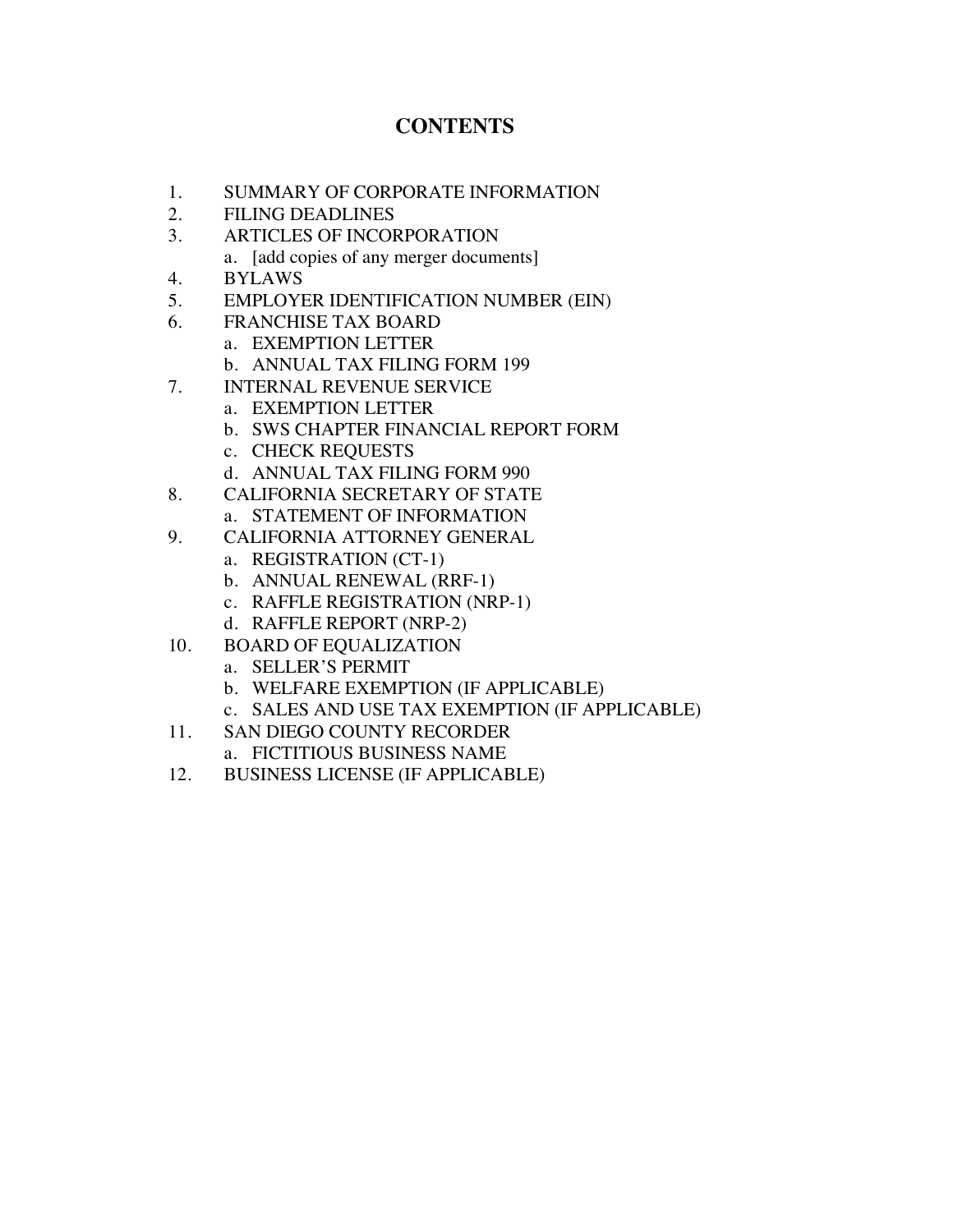# **SUMMARY OF CORPORATE INFORMATION**

| <b>CORPORATION NAME:</b>     |                                                                                                                                       |
|------------------------------|---------------------------------------------------------------------------------------------------------------------------------------|
| FICTITIOUS BUS. NAMES:       |                                                                                                                                       |
| <b>CORPORATION NUMBER:</b>   |                                                                                                                                       |
| <b>DATE OF FORMATION:</b>    |                                                                                                                                       |
| EIN:                         |                                                                                                                                       |
| <b>GROUP EXEMPTION EIN:</b>  | 95-3478900                                                                                                                            |
| <b>CALIFORNIA EXEMPTION:</b> | Exempt from franchise and income tax under Section 23701d<br>Contributions deductible under Sections 17214-17216.2 and<br>24357-24359 |
| CA AG - CT NUMBER:           |                                                                                                                                       |
| <b>FISCAL YEAR END:</b>      | 5/31                                                                                                                                  |
| <b>ADDRESS:</b>              |                                                                                                                                       |
| <b>WEBSITE:</b>              |                                                                                                                                       |
| PRESIDENT:                   |                                                                                                                                       |
| VP:                          |                                                                                                                                       |
| <b>TREASURER:</b>            |                                                                                                                                       |
| <b>SECRETARY:</b>            |                                                                                                                                       |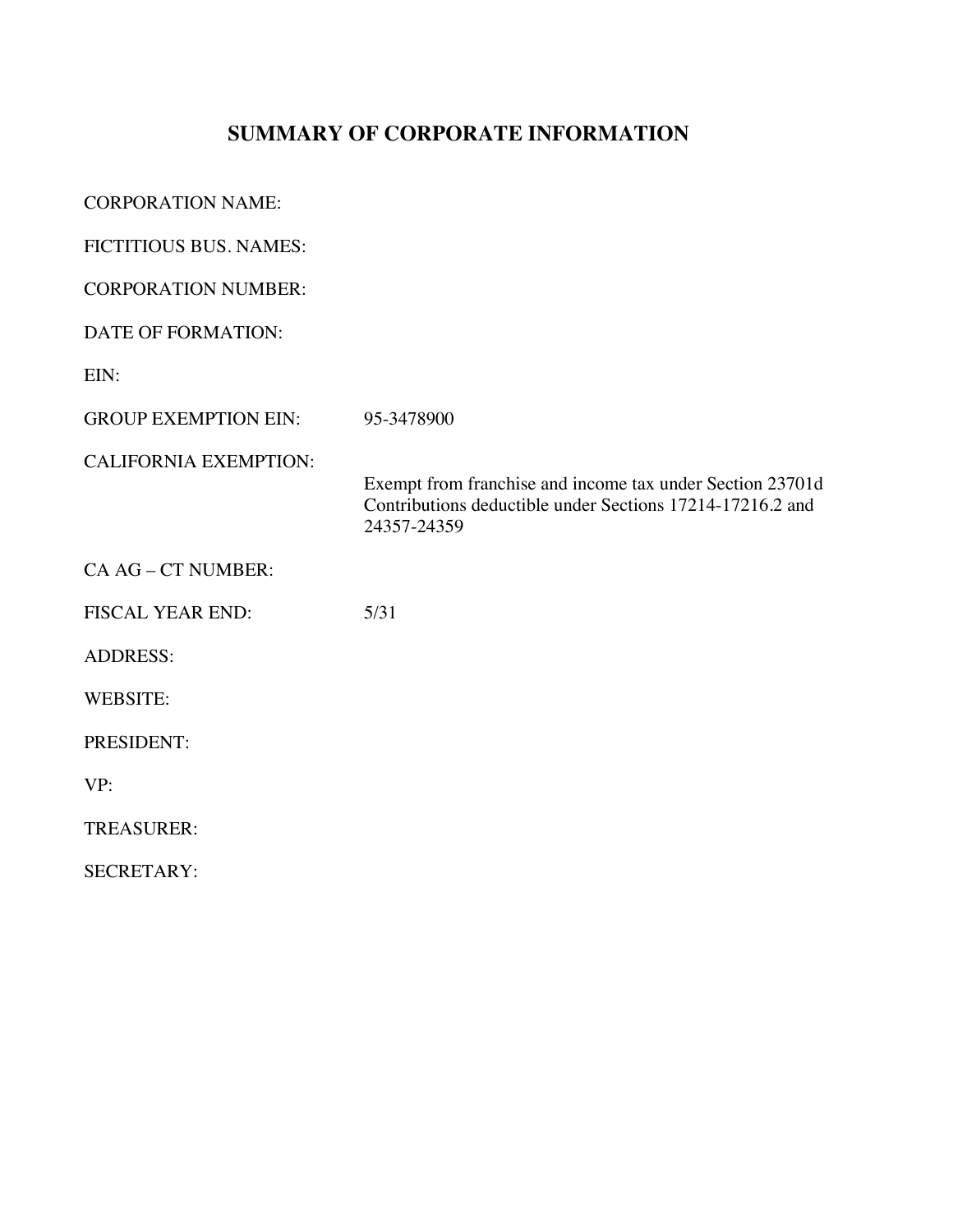## **FILING DEADLINES**

| <b>FORM</b>       | <b>SEND TO</b>                                       | <b>GOVERNMENT</b>   | <b>FREQUENCY</b>  | <b>LAST</b>  | <b>NEXT DUE</b> |
|-------------------|------------------------------------------------------|---------------------|-------------------|--------------|-----------------|
|                   |                                                      | <b>AGENCY</b>       |                   | <b>FILED</b> |                 |
| Chapter           | Complete the chapter                                 | This form was       | Annually          |              | N/A             |
| Financial         | financial report and keep a                          | originally compiled |                   |              |                 |
| Report            | copy for your records.                               | with other SWS      |                   |              |                 |
|                   |                                                      | chapter reports for |                   |              |                 |
|                   |                                                      | the Group Form 990  |                   |              |                 |
|                   |                                                      | filing with IRS     |                   |              |                 |
| <b>FORM 990</b>   | Dept of Treasury                                     | <b>IRS</b>          |                   |              | 10/15/2011      |
|                   | <b>IRS</b> Center                                    |                     | Annually          |              |                 |
|                   | Ogden, UT 84201-0027                                 |                     |                   |              |                 |
| FORM 990EZ        | Note: We can file Form 990-                          |                     |                   |              |                 |
|                   | N if we have less than                               |                     |                   |              |                 |
| <b>FORM 990 N</b> | \$50,000 GR or Form 990-EZ                           |                     |                   |              |                 |
|                   | if we have less than \$200K                          |                     |                   |              |                 |
|                   | GR and \$500K assets                                 |                     |                   |              |                 |
| <b>FORM 199</b>   | California Franchise Tax                             | <b>FTB</b>          | Annually if       |              | 10/15/2011 if   |
|                   | Board                                                |                     |                   |              |                 |
|                   | P.O. Box 942857                                      |                     | average gross     |              | required        |
|                   | Sacramento, CA 94257-0701                            | Fee \$10            | receipts over the |              |                 |
|                   |                                                      |                     | last 3 years      |              |                 |
|                   |                                                      |                     | exceed \$25,000   |              |                 |
| $CT-1$            | Office of the Attorney                               | California Attorney | Once within       |              | N/A             |
|                   | General                                              | General             | 30 days of        |              |                 |
|                   | Registry of Charitable Trusts                        |                     | receipt of assets |              |                 |
|                   | P.O. Box 903447                                      | Fee \$25            |                   |              |                 |
|                   | Sacramento, CA 94203-4470                            |                     |                   |              |                 |
| RRF-1             | http://ag.ca.gov/charities<br>Office of the Attorney |                     |                   |              | 10/15/2011      |
|                   | General                                              | California Attorney | Annually          |              |                 |
|                   | Registry of Charitable Trusts                        | General             | Must include      |              |                 |
|                   | P.O. Box 903447                                      |                     | copy of IRS       |              |                 |
|                   | Sacramento, CA 94203-4470                            | Fee \$0-\$300       | Form 990 if GR    |              |                 |
|                   | http://ag.ca.gov/charities                           |                     | exceeds \$25,000  |              |                 |
| NRP-1             | Office of the Attorney                               | California Attorney | Annually if       |              | $9/1/2012$ or   |
|                   | General                                              | General             | raffles are       |              | 60 days         |
|                   | Registry of Charitable Trusts                        |                     | planned           |              | before raffle   |
|                   | P.O. Box 903447                                      | Fee \$20            |                   |              | is held         |
|                   | Sacramento, CA 94203-4470                            |                     |                   |              |                 |
|                   | http://ag.ca.gov/charities                           |                     |                   |              |                 |
| NRP-2             | Office of the Attorney<br>General                    | California Attorney | After raffle is   |              | 9/1/2012        |
|                   | Registry of Charitable Trusts                        | General             | complete          |              |                 |
|                   | P.O. Box 903447                                      |                     |                   |              |                 |
|                   | Sacramento, CA 94203-4470                            | No Fee              |                   |              |                 |
|                   | http://ag.ca.gov/charities                           |                     |                   |              |                 |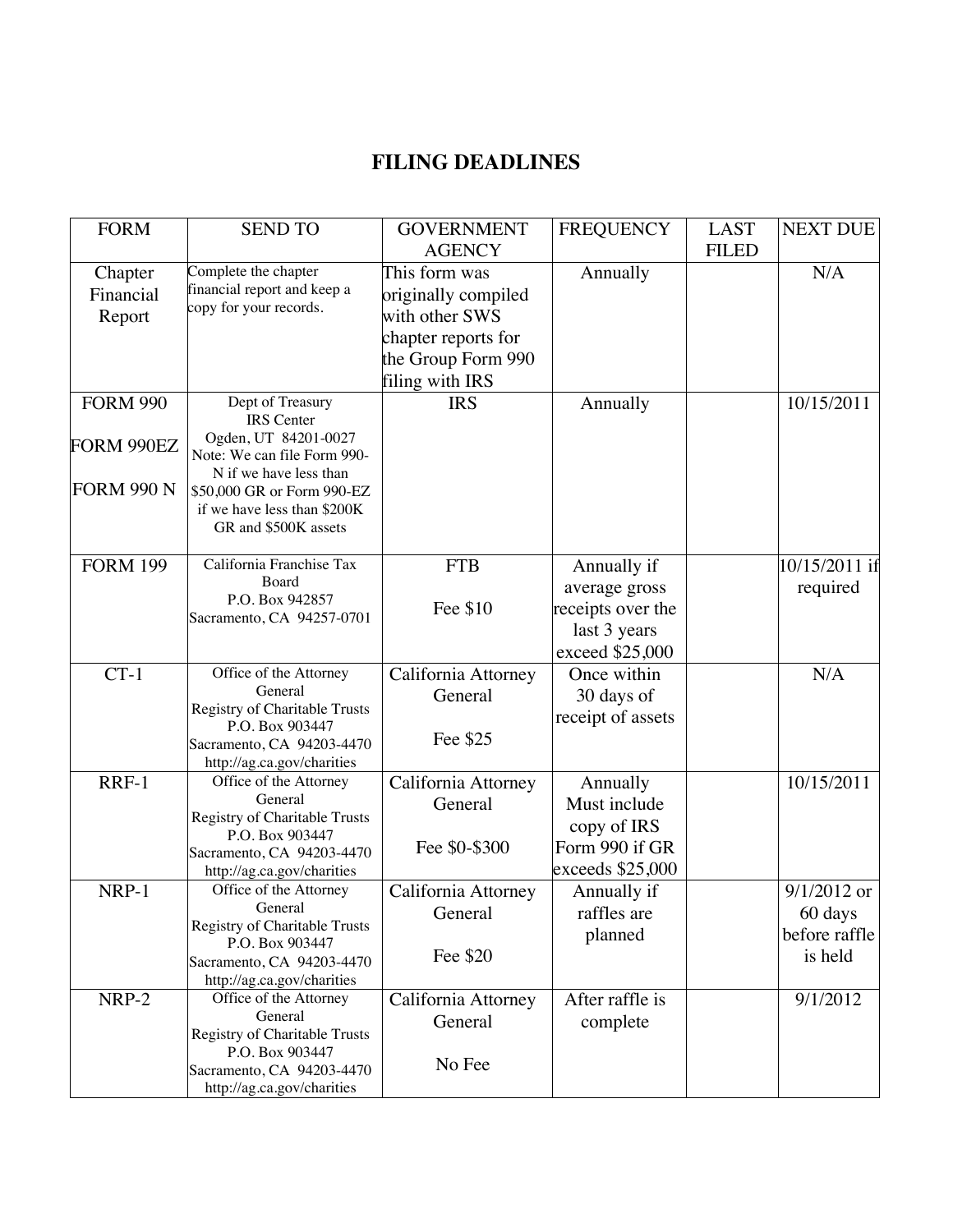| <b>SOI</b>        | California Secretary of State         | California Secretary | Every two years  | Month/day    |
|-------------------|---------------------------------------|----------------------|------------------|--------------|
|                   | <b>Statement of Information</b>       | of State             | or whenever      | of formation |
|                   | Unit<br>P.O. Box 944230               |                      | officers change  | or during    |
|                   | Sacramento, CA 9424r-2300             | Fee \$20             |                  | immediately  |
|                   |                                       |                      |                  | preceding 5  |
|                   |                                       |                      |                  | months       |
| <b>BOE-401-EZ</b> | State Board of Equalization           | California State     | Annually         |              |
|                   | 1350 Front Street Room 5047           | Board of             |                  |              |
|                   | San Diego, CA 92101<br>www.boe.ca.gov | Equalization         |                  |              |
| <b>FBN</b>        | San Diego Recorder/ County            | San Diego Recorder   | Every five years |              |
| <b>FORM 231</b>   | Clerk                                 | <b>County Clerk</b>  |                  |              |
|                   | P.O. Box 121750                       |                      |                  |              |
|                   | San Diego, CA 92112-1750              | Fee \$35             |                  |              |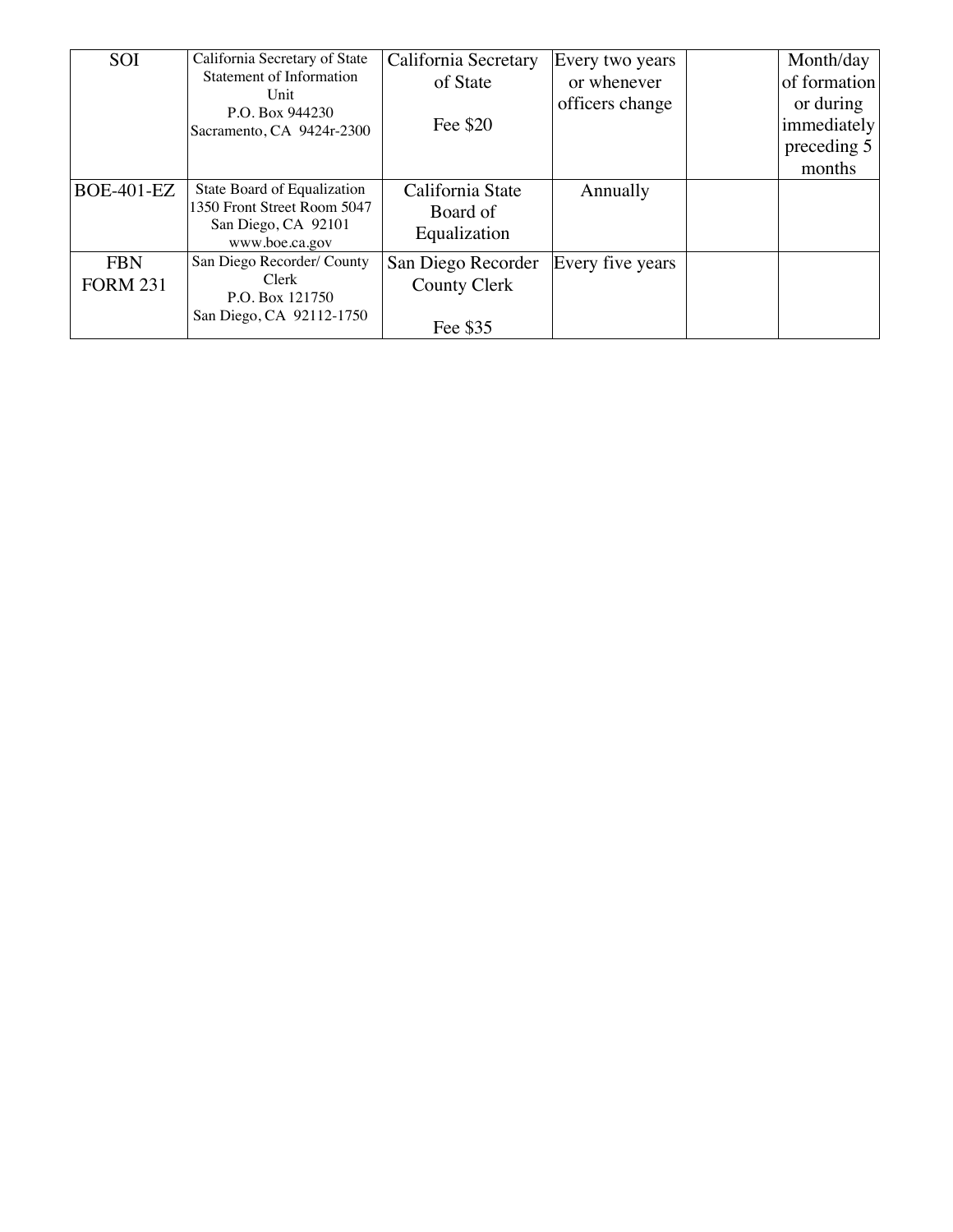## **ARTICLES OF INCORPORATION**

[INSERT A COPY OF YOUR ARTICLES AFTER THIS PAGE IN YOUR BINDER]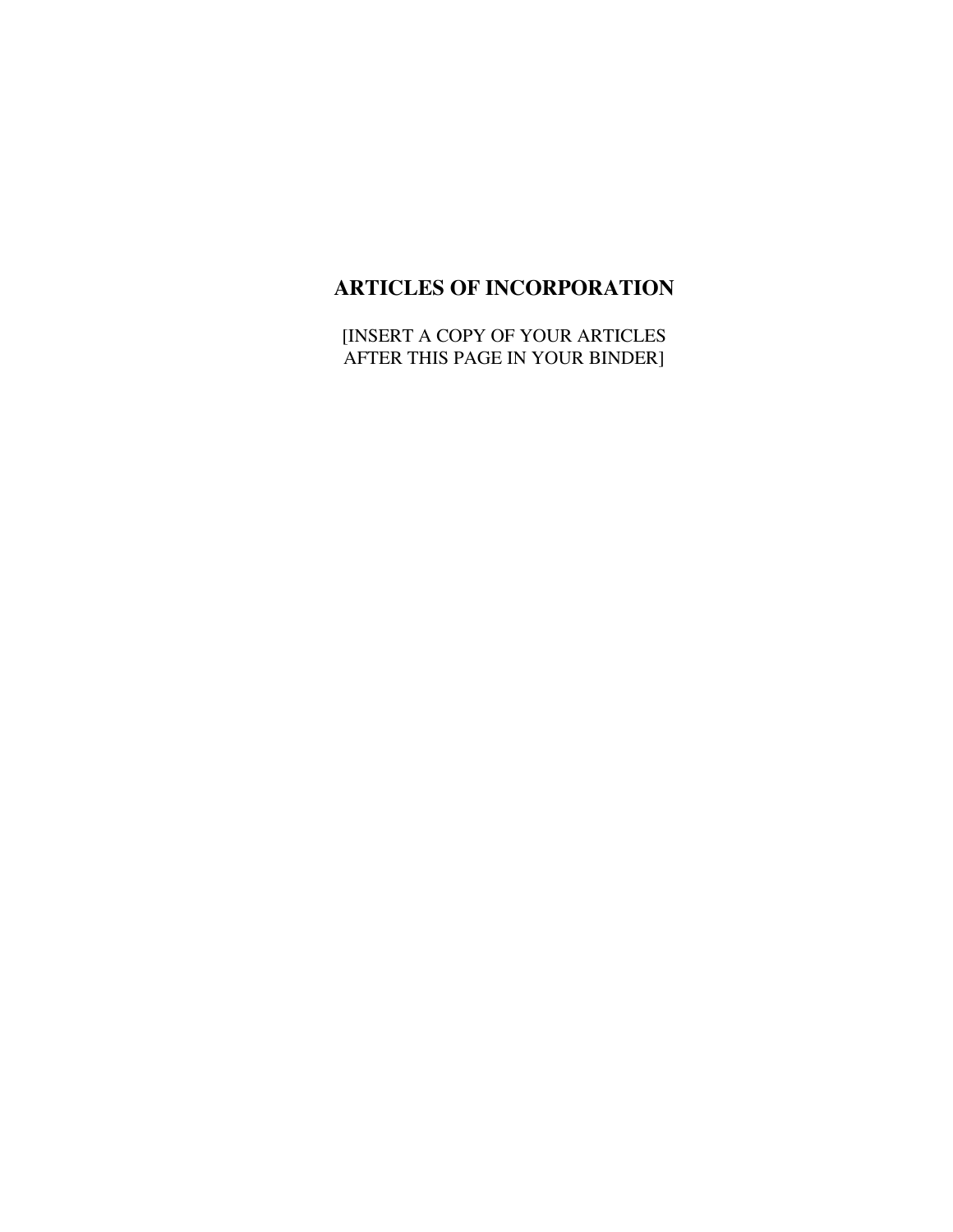#### **BYLAWS**

[INSERT A COPY OF YOUR BYLAWS AND ANY AMENDMENTS BEHIND THIS PAGE IN YOUR BINDER]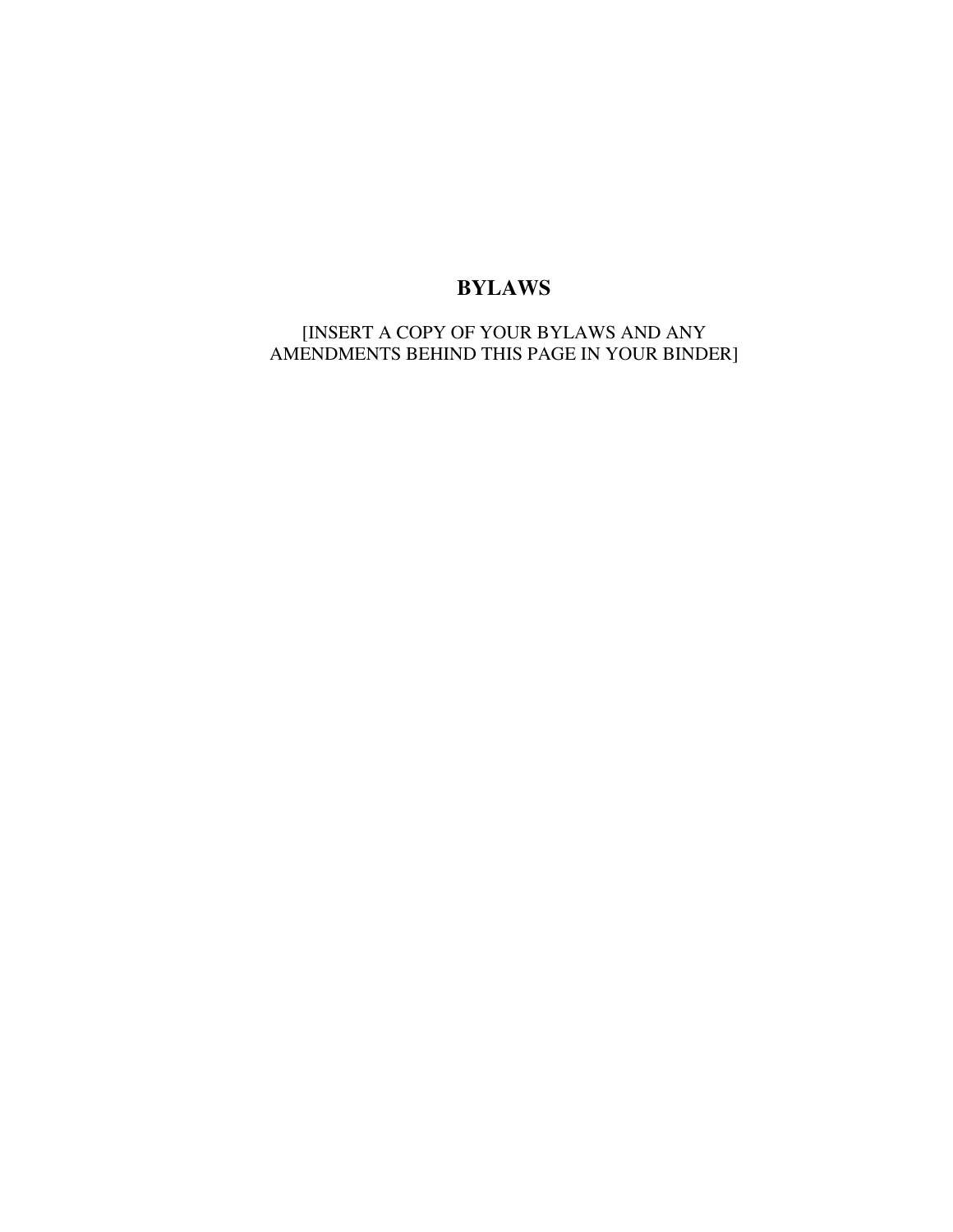# **EMPLOYER IDENTIFICATION NUMBER (EIN)**

[INSERT YOUR EIN BEHIND THIS PAGE]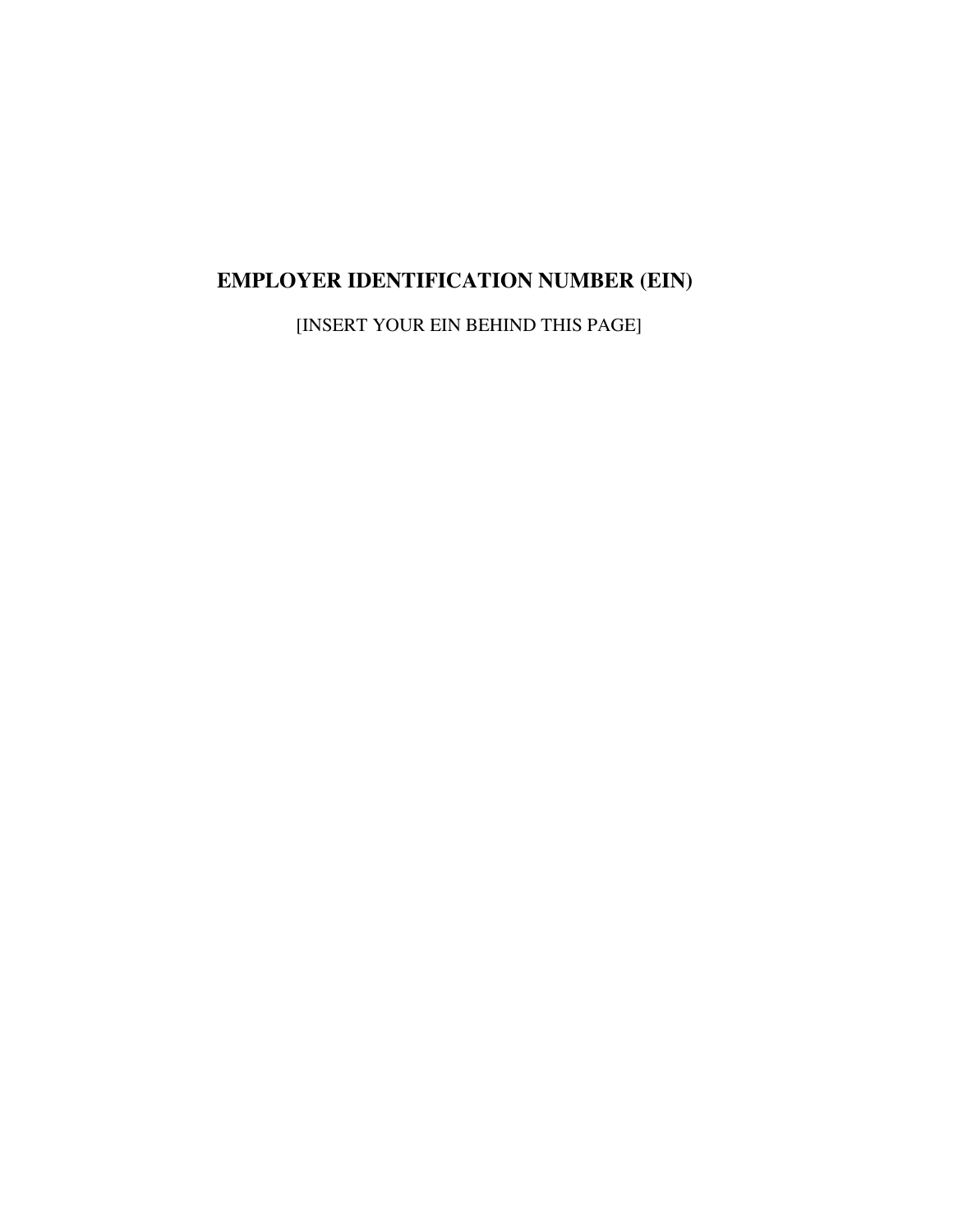#### **FRANCHISE TAX BOARD**

#### **EXEMPTION LETTER**

#### **CALIFORNIA FORM 199**

Form 199 need not be filed by the chapter unless the average gross receipts over the last three years exceed \$25,000

[INSERT COPIES OF YOUR EXEMPTION LETTER AND ANY FORM 199S FILED BEHIND THIS PAGE]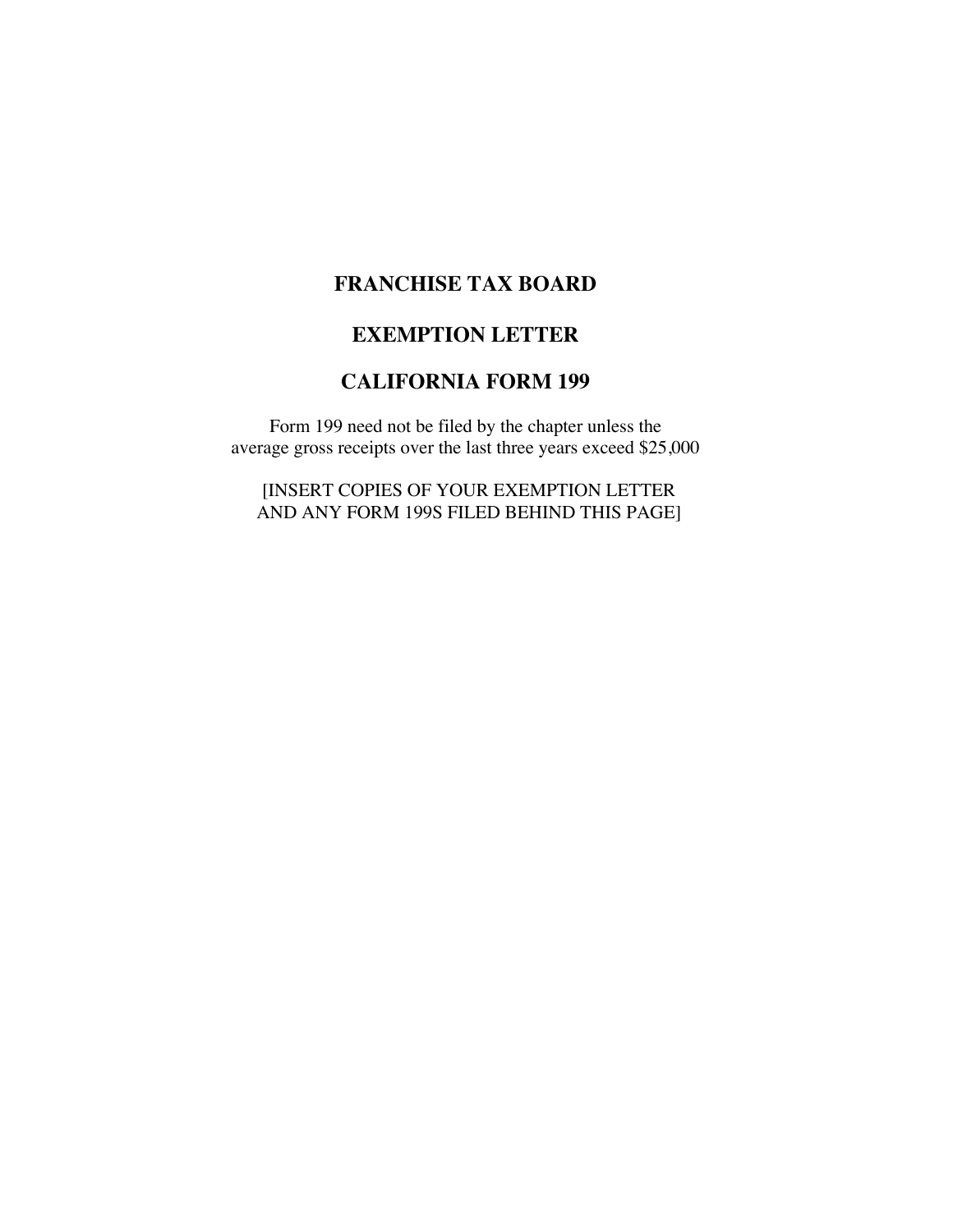#### **GROSS RECEIPTS OF [REGION] CHAPTER OF THE NINETY-NINES, INC.**

#### [USE THIS SHEET TO KEEP TRACK OF YOUR GROSS RECEIPTS]

| YEAR / CHAPTER | <b>GROSS RECEIPTS</b> |
|----------------|-----------------------|
|                |                       |
|                |                       |
|                |                       |
|                |                       |
|                |                       |
|                |                       |
|                |                       |
|                |                       |
|                |                       |
|                |                       |
|                |                       |
|                |                       |
|                |                       |
|                |                       |
|                |                       |
|                |                       |
|                |                       |
|                |                       |
|                |                       |
|                |                       |
|                |                       |
|                |                       |
|                |                       |
|                |                       |
|                |                       |
|                |                       |

Note: If gross receipts exceed an average of \$25,000 per year over the last three year period, the chapter will be required to file Franchise Tax Board Form 199 no later than October 15 after the fiscal year end.

Note 2: If gross receipts are less than \$25,000 per year, we qualify to file Form 990N. If less than \$200,000 we qualify to file form 990EZ. To date we have filed group returns, but it appears that 990N will be much easier.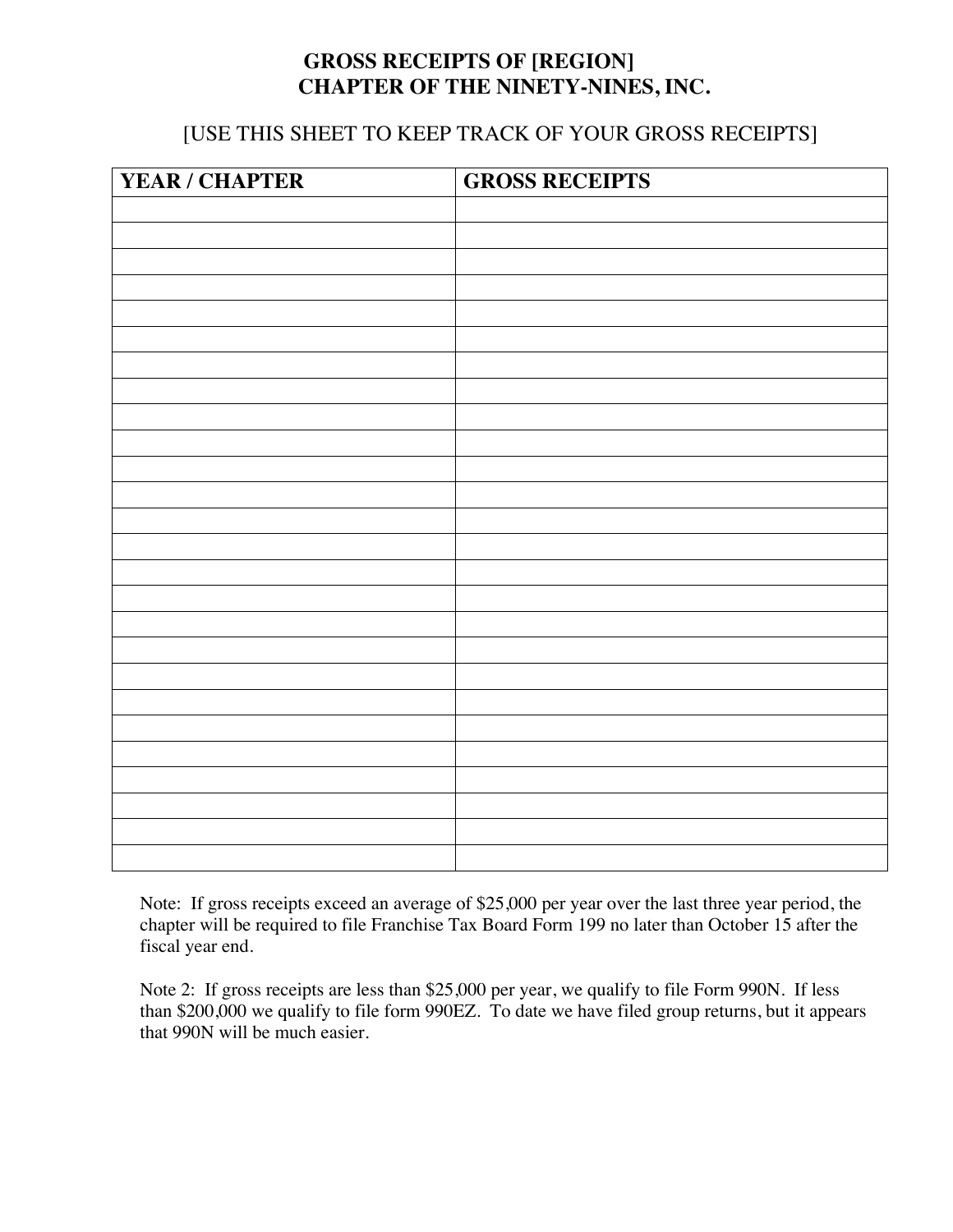# CHAPTERS OF THE SOUTHWEST SECTION OF THE NINETY-NINES, INC.<br>Southwest Section: EIN: 23-7429122 Group Return: 95-3478900 CA Corp. No: D-0760185

| <b>Chapter</b>         | Chairman              | <b>Address</b>                 | City                 | ST | ZIP   | EIN        | CORP.   |
|------------------------|-----------------------|--------------------------------|----------------------|----|-------|------------|---------|
| Alameda                | Billie A. Sposeto     | 1653 Genoa Street              | Livermore            | СA | 94550 | 51-0205068 | 0768742 |
| Aloha                  | Cynthia B. Fiaui      | 42-627 Kulukeoe Pl.            | Kaneohe              | HІ | 96744 |            | 0205069 |
| <b>Antelope Valley</b> | Leigh Kelly           | P.O. Box 757                   | Rosemond             | СA | 93560 | 95-4198649 | 1644597 |
| Arizona Sundance       | Marge Thayer          | 902 N. Val Vista Dr.           | Mesa                 | ΑZ | 85213 | 86-0438494 |         |
| <b>Bakersfield</b>     | Dee Blum              | 3000 Rose Petal St.            | Bakersfield          | СA | 93311 | 51-0209823 | 0707037 |
| <b>Bay Cities</b>      | Jovce Wells           | 21 La Rosa way                 | Larkspur             | СA | 94939 | 51-0205070 | 0705058 |
| <b>Borrego Springs</b> | June McCormack        | 4321 N. Rogers Rd.             | <b>Spring Valley</b> | CA | 91977 | 33-0064082 | 1273340 |
| Coachella Valley       | Karen Hausteen        | P.O. Box 1472                  | <b>Joshua Tree</b>   | СA | 92252 | 51-0205072 | 0768724 |
| Coyote Country         | Mary McMahon          | 30357 San Pasqual Rd.          | Temecula             | CA | 92591 | 33-0450331 | Pending |
| Embry-Riddle Prescott  | Leona Bruland         | 36408 N.BlkCnyRd134            | Phoenix              | AZ | 95027 | 86-0669076 |         |
| Fresno                 | <b>Shirley Boling</b> | 659 W. Celeste.                | Fresno               | СA | 93704 | 95-2513114 | 0536380 |
| <b>Fullerton</b>       | Denise Jennings       | 541 Malvern Ave.               | <b>Fullerton</b>     | СA | 92832 | 23-7442969 | 0733305 |
| Gavilan                | Josie Fydrych         | 125 Sanchez Dr.                | Morgan Hill          | CA | 95037 | 94-2763742 | 1074223 |
| <b>Golden West</b>     | <b>Pat Forbes</b>     | 279 Catalpa Dr.                | Atherton             | CA | 94027 | 51-0205074 | 0653973 |
| Hi-Desert              | Elsbeth L. Roach      | 17175 Candlewood Rd.           | <b>Apple Valley</b>  | СA | 92307 | 23-7349901 | 0722783 |
| Imperial So-Lo         | Mari Hurley           | 1108 WevanHewesHwy             | El Centro            | СA | 92243 | 51-0205079 | 0770295 |
| <b>Inland Empire</b>   | Dorothe Baliia        | 5713 Mark Twain Cr.            | Corona               | СA | 92880 | 23-7450668 | 0738441 |
| Lake Tahoe             | Katherine Morrison    | 11253 Brockway Rd.103B Truckee |                      | CA | 96161 | 94-2308881 | 0766435 |
| Las Vegas Valley       | Evelyn Craik          | 5324 White Covote Pl.          | <b>Las Vegas</b>     | NV | 89130 | 51-0205085 |         |
| Long Beach             | Carol Hudak           | 14435 Baker St.                | Westminster          | СA | 92683 | 51-0205083 | 0768716 |
| Los Angeles Palms      | Rikki Irma Barker     | 12901 Crowley St.              | Arleta               | СA | 91331 | 23-7011570 | 0548019 |
| Marin County           | <b>Cindy Pickett</b>  | 310 Grandview                  | <b>Novato</b>        | CA | 94945 | 51-0205090 | 0773606 |
| Monterey Bay           | Michaele Serasio      | 201 Wildwood Way               | <b>Salinas</b>       | СA | 93908 | 23-7164503 | 0569108 |
| Mt. Diablo             | <b>Betty Dunn</b>     | 3716 Lindero Dr.               | Concord              | СA | 94519 | 51-0205116 | 0557358 |
| Mt. Shasta             | Cheryl Knight         | 2282 Oak Ridge Dr.             | <b>Carson City</b>   | NV | 89703 | 51-0205117 | 0767205 |
| <b>Orange County</b>   | Brenda Jackson        | 15722 Clarendon St.            | Westminster          | CA | 92683 | 51-0205118 | 0627449 |
| Palomar                | Robin Gartman         | 2725 Anta Court                | Carlsbad             | CA | 92009 | 51-0205120 | 0535171 |

 $\mathbf{1}$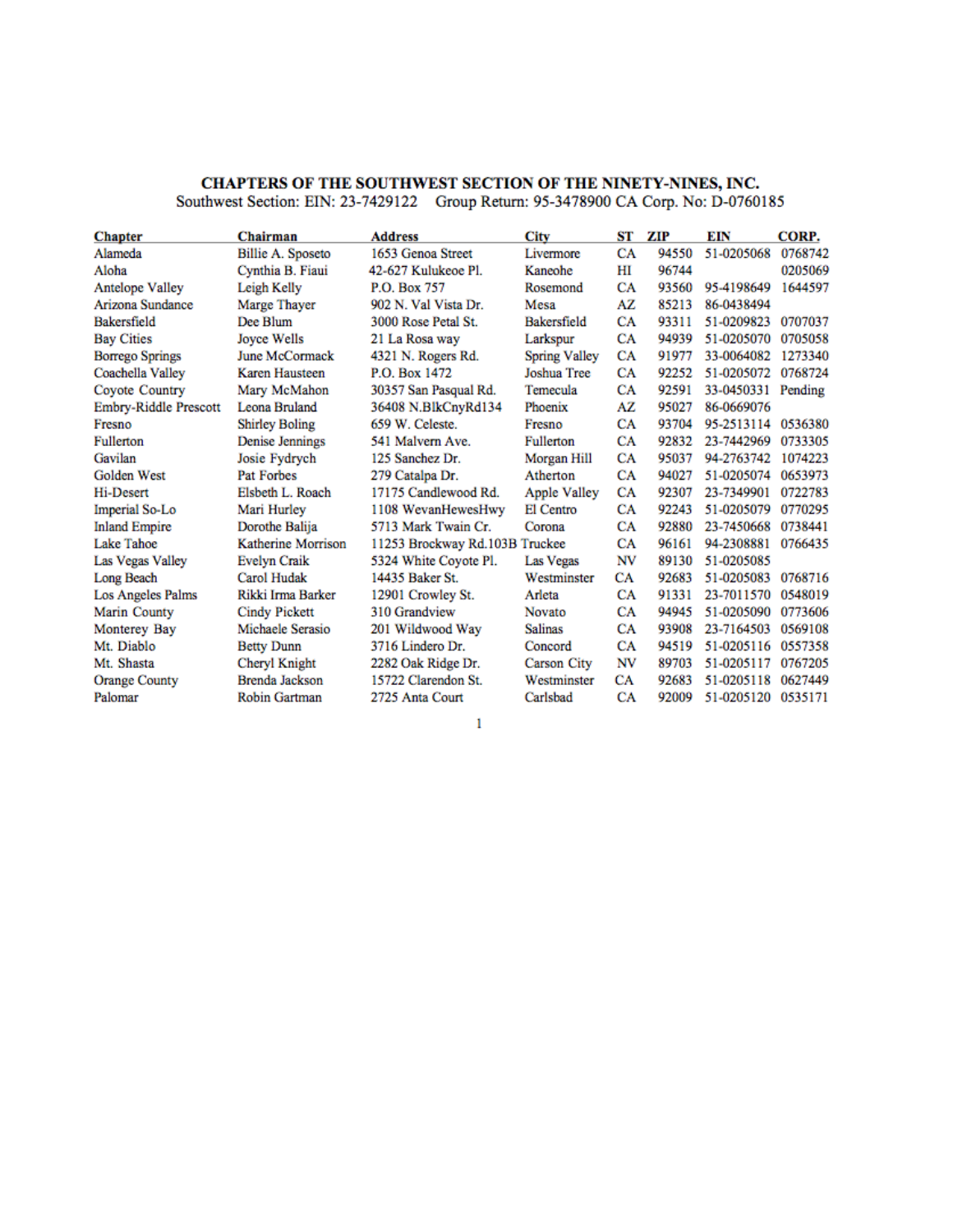| Phoenix              | Paula Woods           | 8150 N. 104th Ave.     | Peoria              | AZ | 85345 | 51-2005014 |         |
|----------------------|-----------------------|------------------------|---------------------|----|-------|------------|---------|
| <b>Placer Gold</b>   | Jennifer Meiners      | 2007 Country Villa Dr. | Auburn              | CA | 95603 | 68-0015455 | 1246962 |
| Redwood Coast Flyers | Nancy Maas            | 4650 Walnut Dr.        | Eureka              | CA | 95503 | 68-0220304 | Pending |
| Reno Area            | Dene Chabot-Fence     | 5959 Sedge Rd.         | <b>Carson City</b>  | NV | 89701 | 51-0205122 | 102175  |
| Reno High Sierra     | Claire Koch           | 790 Encanto Dr.        | <b>Sparks</b>       | NV | 89441 | Pending    | Pending |
| Rio Colorado         | <b>Shannon Hicks</b>  | 689 Empress Dr.        | Lk.HavasuCity       | AZ | 86403 | 94-2763319 |         |
| Sacramento Valley    | <b>Sharon Raney</b>   | 112 Hidden Lake Cir.   | Sacramento          | CA | 95831 | 51-0205123 | 0521507 |
| San Diego            | <b>Heather Gamble</b> | 11331 Penanova St.     | San Diego           | CA | 92129 | 95-6117622 | 0765218 |
| San Fernando Valley  | Maureen Kenney        | 1277 Michael Rd.       | Caliente            | CA | 93518 | 23-7323322 | 0536428 |
| San Gabriel Valley   | Linda Rever           | 1565 E. Calif. Blvd.   | Pasadena            | CA | 91106 | 51-0205126 | 0588636 |
| San Joaquin Valley   | Diane Cole            | 2520 Tomar Ct.         | Pinole              | CA | 94564 | 23-7055972 | 0589882 |
| San Luis Obispo      | Camille Nelson        | 1695 Knoll Dr.         | San Lius Obispo CA  |    | 93401 | 51-0205128 | 9656259 |
| Santa Barbara        | Anita Rodriguez       | 2600 Foothill Rd.      | Santa Barbara       | CA | 93103 | 95-6409207 | 9763377 |
| Santa Clara Valley   | <b>Sue Ballew</b>     | 50 Woodside Plz.#556   | Redwood City        | CA | 94061 | 94-1677014 | 0767352 |
| Santa Maria Valley   | Charlotte Johnson     | P.O. Box 687           | Solvang             | CA | 93464 | 77-0204116 | 1640583 |
| Santa Rosa           | <b>Valerie Suberg</b> | 111 Espana Way.        | Windsor             | CA | 94592 | Pending    | Pending |
| Sedona Red Rockettes | <b>Kathy Moore</b>    | 33 Fawn Dr.            | Sedona              | AZ | 86336 | 86-0636492 |         |
| <b>Sutter Buttes</b> | <b>Valarie Bush</b>   | 17305 Grace Ct.        | <b>Grass Valley</b> | CA | 95949 | 68-0429390 | 2881669 |
| Tucson               | Juliana Teal          | 10700 N.LaReserveDr.   | Oro Valley          | AZ | 85737 | 86-6037133 |         |
| Utah                 | Helen Ho              | 4983 Eastridge Ln.     | Salt Lake City      | UT | 84117 | 51-0205133 |         |
| Ventura County       | Tobey Tabor           | 420 Galvin Cir         | Ventura             | CA | 93004 | 51-0205130 | 0771860 |
| Yavapai              | Marge Matheny         | 827 N. Lakeview Dr.    | Prescott            | AZ | 86301 | 94-3192085 |         |
|                      |                       |                        |                     |    |       |            |         |

 $\mathbf 2$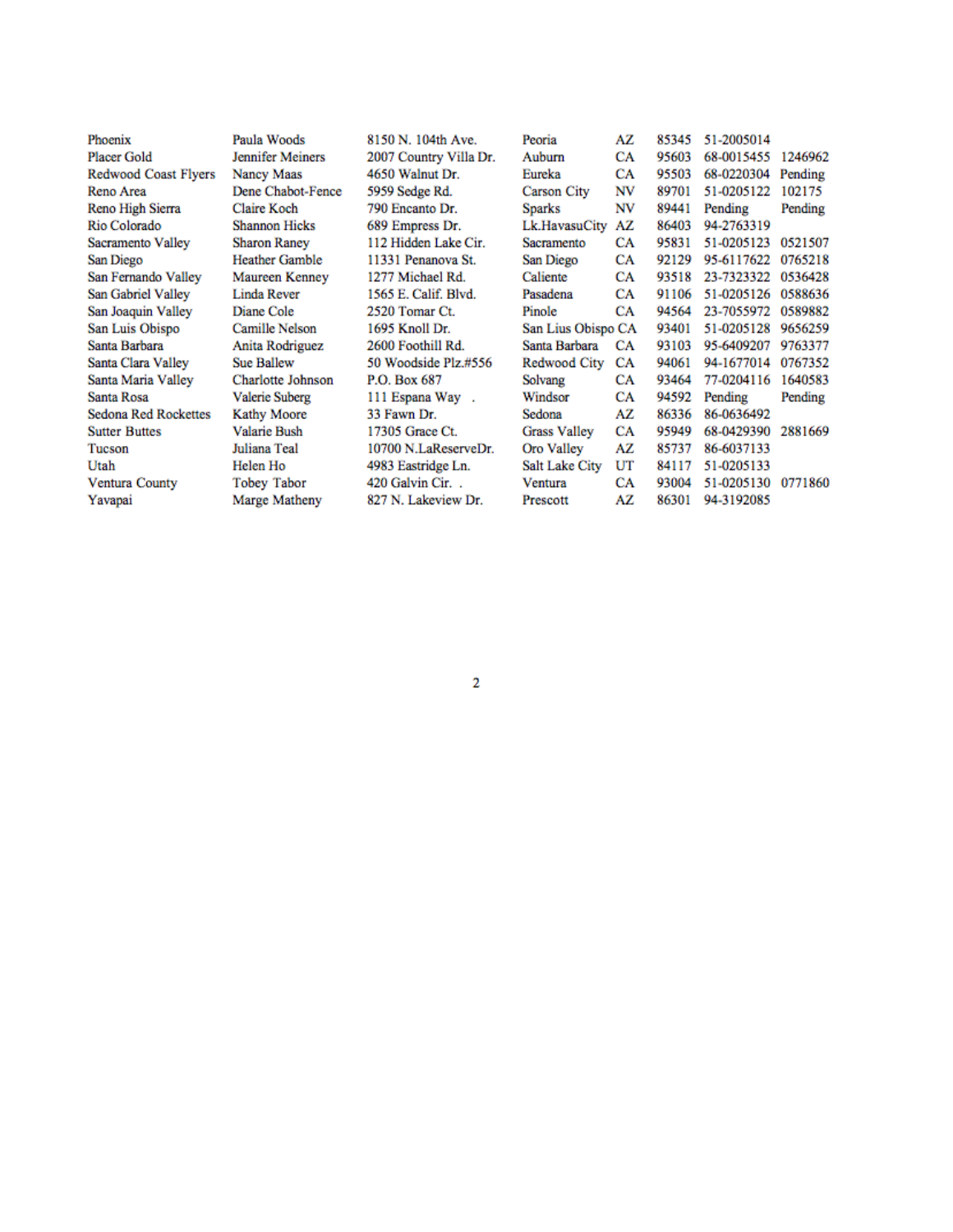#### **INTERNAL REVENUE SERVICE**

#### **EXEMPTION LETTER**

#### **FORM 990-N INSTRUCTIONS**

#### **FORM 990 INSTRUCTIONS (EXCERPT)**

#### **ANNUAL TAX FILING FORM 990**

[INSERT A COPY OF YOUR IRS DOCUMENTS BEHIND THIS PAGE]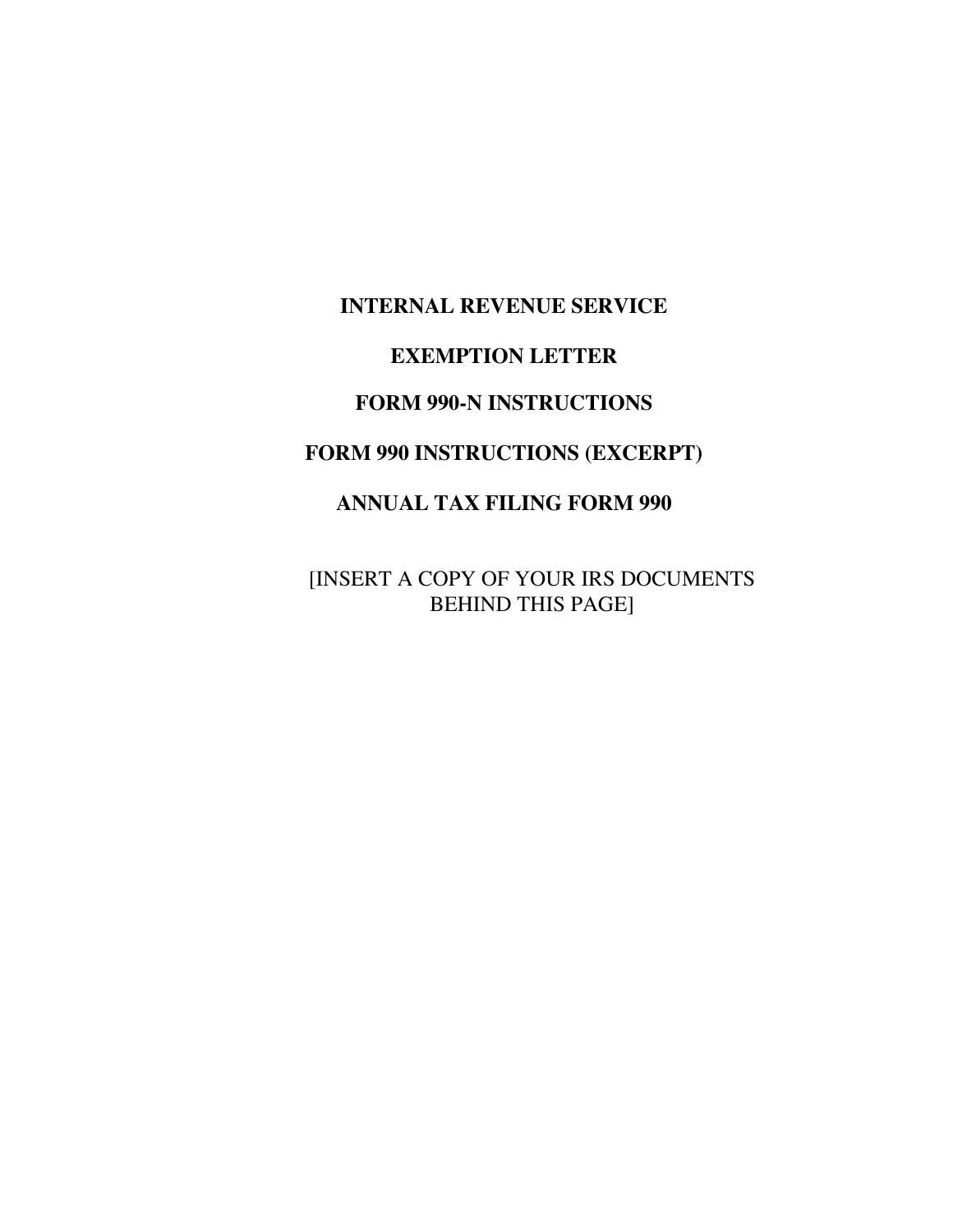#### Internal Revenue Service

**District** Director

> Southwest Section of the Ninety-Nines, Inc. 8121 Barrington Drive La Mirada, California 90638

Attn: Sylvia Paoli

: \*

Department of the Treasury

P.O. Box 2350 Los Angeles, Calif. 90053

Person to Contact: (Mrs.) W. T. Mabry

J.

Telephone Number: (213) 688-2479

Refer Reply to: EP/EO: D: WIM

Date: December 22, 1976

Dear Ms. Paoli:

This is in response to your letter of November 26, 1976, regarding the above organization.

According to our records, Southwest Section of the Ninety-Nines, Inc. and its subordinates was held to be exempt from Federal income tax on October 7, 1976, under section 501(c)(3) of the Internal Revenue Code. This determination is effective from the date of your incorporation, December 17, 1975.

Should you have any further questions, please contact us at the number shown above.

Sincerely yours,

(Mrs.) W. T. Mabry Disclosure Specialist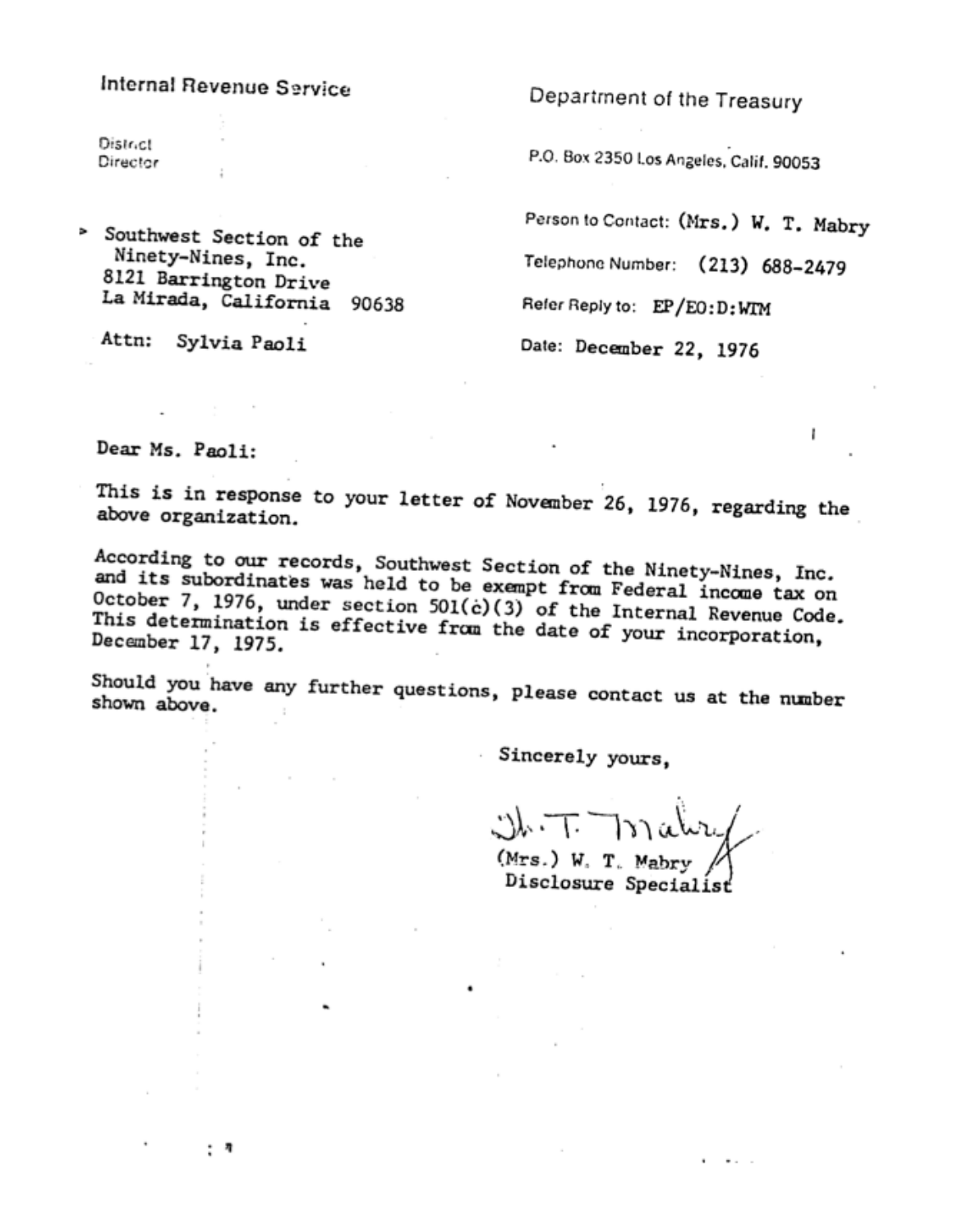Internal Revenue Service

Department of the Treasury

District Director

P.O. Box 2350 Los Angeles, Calif. 90053

| . Conthwest Section of the Sinety-Mines, Inc.        | Person to Contact: | anti laight<br>Colordeation Section |
|------------------------------------------------------|--------------------|-------------------------------------|
| 0121 Barrington Drive<br>La Mirada, California 90638 | Telephone Number:  | (313) 603–4550                      |
|                                                      | Refer Reply to:    | 21/10:300-2:012K                    |

Date: 0CT 0 7 1976

. Gentlamen:

Based on the information supplied, we recognize you and your subordinates whose names appear on the list you surmitted, as exempt from Federal income tax under section 501(c)(3) of the Internal Rovenue Code.

The following subordinate organizations have received prior individual exemption letters:

> Santa Rosa Chapter Fullorton Chapter III-Desert Chapter

You should notify each of the above named subordinates that their individual letters are superseded by the issuance of this lotter.

Additionally, we have classified you and your named subordinate organizations as organizations that are not private foundations because you and they are organizations of the type described in section 509(a)(1) and 170(b)(1)(A)(vi) of the Code.

Donors may deduct contributions to you and your subordinates as provided in section 170 of the Code. Baquests, logacies, devises, transfers, or gifts to you or for your use are deductible for Federal estate and gift tax purposes if they neet the applicable provisions of sections 2055, 2106 and 2522 of the Code.

You and your exampt subordinates whose yearly gross receipts rommally are wore than 35,000 are required to tile Form 999, Return of Organization Except from Income Tax, by the 15th day of the fifth month after the end of the annual accounting period unless you include the subordinates in a group return. The law imposes a penalty of \$10 t day, up to a maximum of \$5,000, for failure to file the return on time.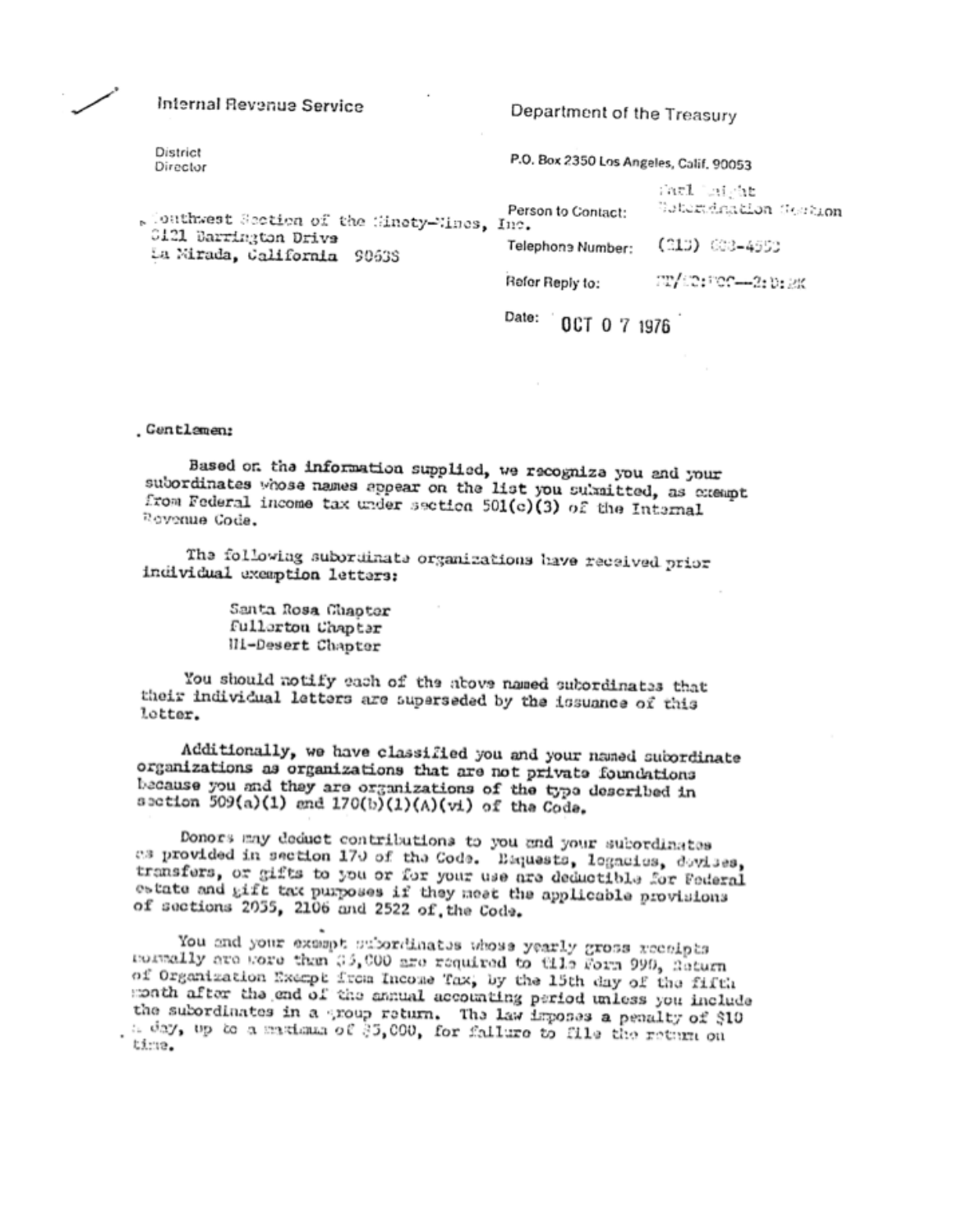Southwest Section of the Minsty-Nines, Inc. Page Two

An exampt subordinate is not required to file Federal income tax returns unless it is subject to the tax on unrelated business income under section 511 of the Code. If an exempt subordinate is subject to this tax, it must file Form 990-T, Exempt Organization Business Income Tax Return. In this letter we are not determining whether any of the activities of you or your subordinates are unrelated trade or business as defined in section 513 of the Code.

You and your subordinates are not liable for social security (FICA) taxes. However, you or any of your subordinates, in their own right, may file a certificate waiving exemption from taxes. Form SS-15, under the Federal Insurance Contributions Act. You and your subordinates are not liable for tax under the Federal Unamployment Tax Act (FUTA).

Each year, within 45 days after the end of your annual accounting period, please send the following to the Internal Revenue Service Center, 11601 Roosevelt Doulevard, Philadelphia, Pennsylvania 19155 Attention: EOR Branch-

- A statement describing any changes during the year in 1. the purposes, character, or method of operation of your subordinates.
- A list showing the names, mailing addresses, (including 11. postal ZIP codes) and employer identification numbers of subordinates that during the year:
	- A. Changed names or addresses;
	- B. Were deleted from your roster; or
	- C. Were added to your roster.
- III. For subordinates to be added attach:

t

- A. A statement that the information on which your present group excuption letter is based applies to the new subordinates.
- B. A statement that each has given you written authorization to add its name to the roster;
- C. A list of those to which the Service previously issued exemption rulings or determination letters;
- D. A statement that none of the subordinates are private foundations as defined in section 509(a) of the Code;
- E. The street address of subscrimates where the mailing address is a P.O.Dox; and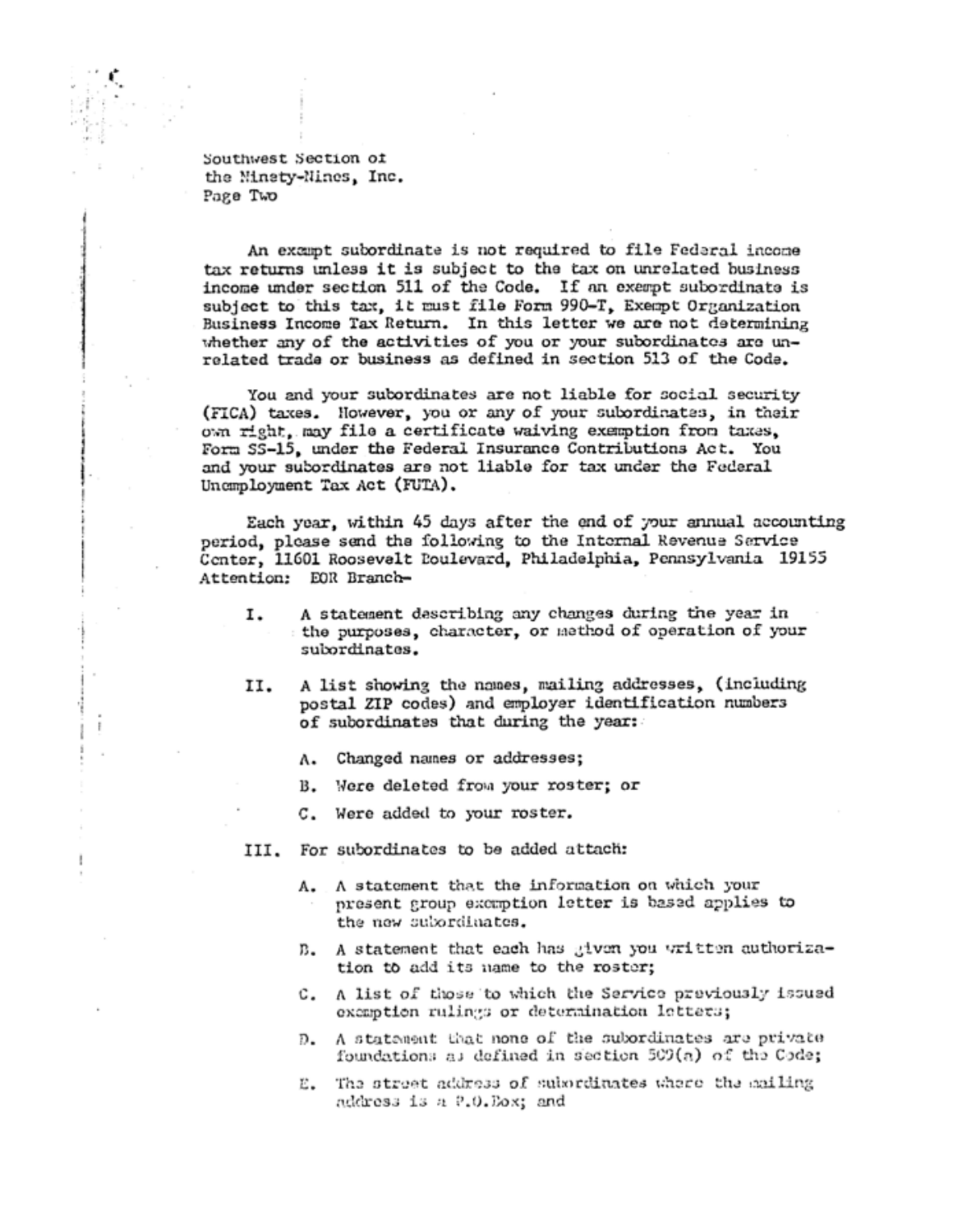Southwest Section of the Minety-Nines, Inc. Page Three

- F. For new subordinates that are schools, the information required by section 5 of Revenue Procedure 75-50, 1975-49 I.R.B. 46.
- IV. If applicable, a statement that your group exemption roster did not change during the year.

The service center that processes your returns will send you a Group Exemption Number. You are required to include this number on each Form 990, Return of Organization Exempt from Income Tax, and Form 990-T, Exempt Organization Business Income Tax Return. Please advise your sucordinates of this requirement and provide them with the Group Exemption Number.

This determination is predicated upon the understanding that the projects you participate in are for the purpose of promoting education and safety in aeronautics and that documentation will be maintained to demonstrate this purpose.

Very truly yours,

W. U. Connett District Director

yrs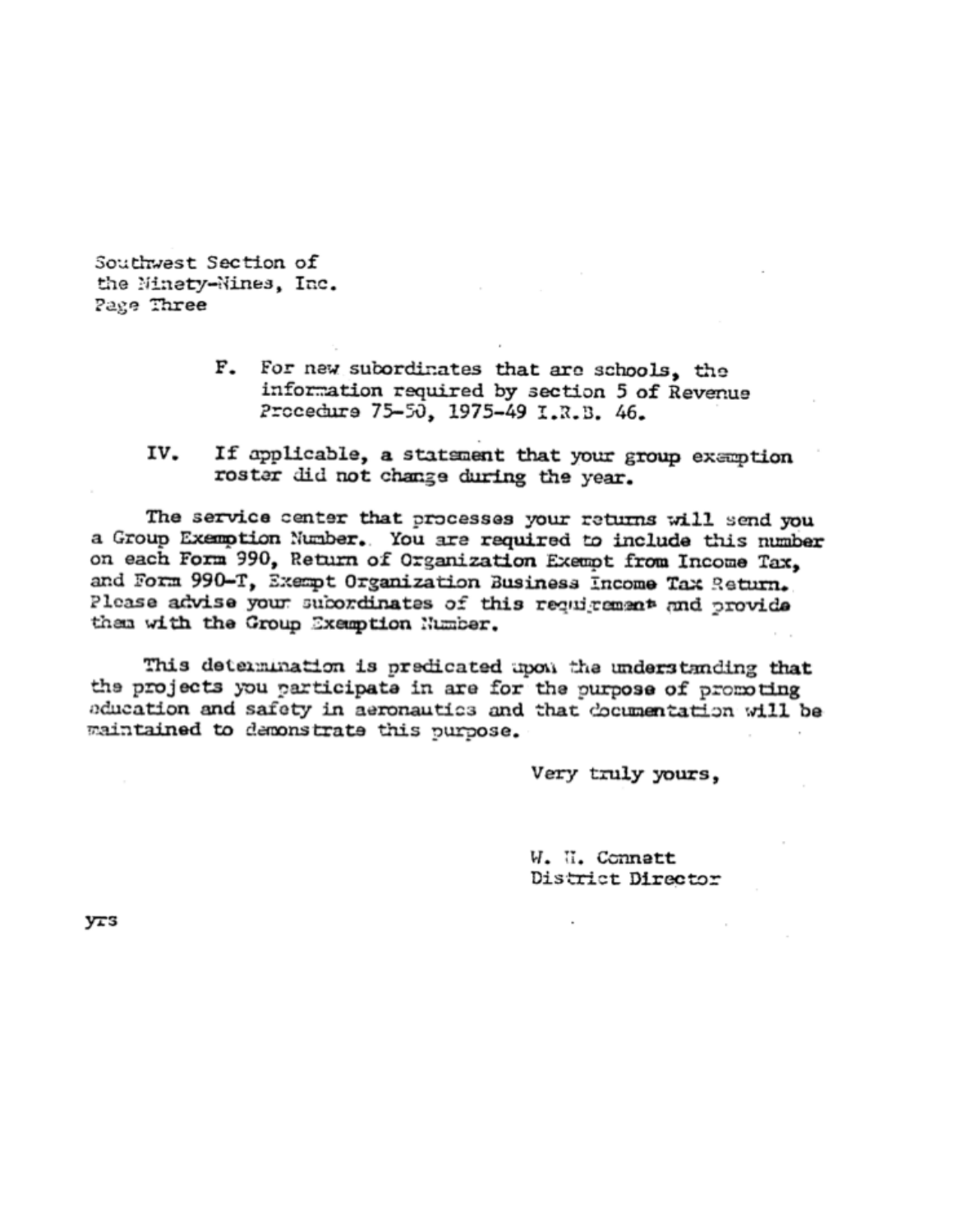## **SWS CHAPTER FINANCIAL REPORT FORM**

[STORE COPIES OF YOUR REPORTS BEHIND THIS PAGE]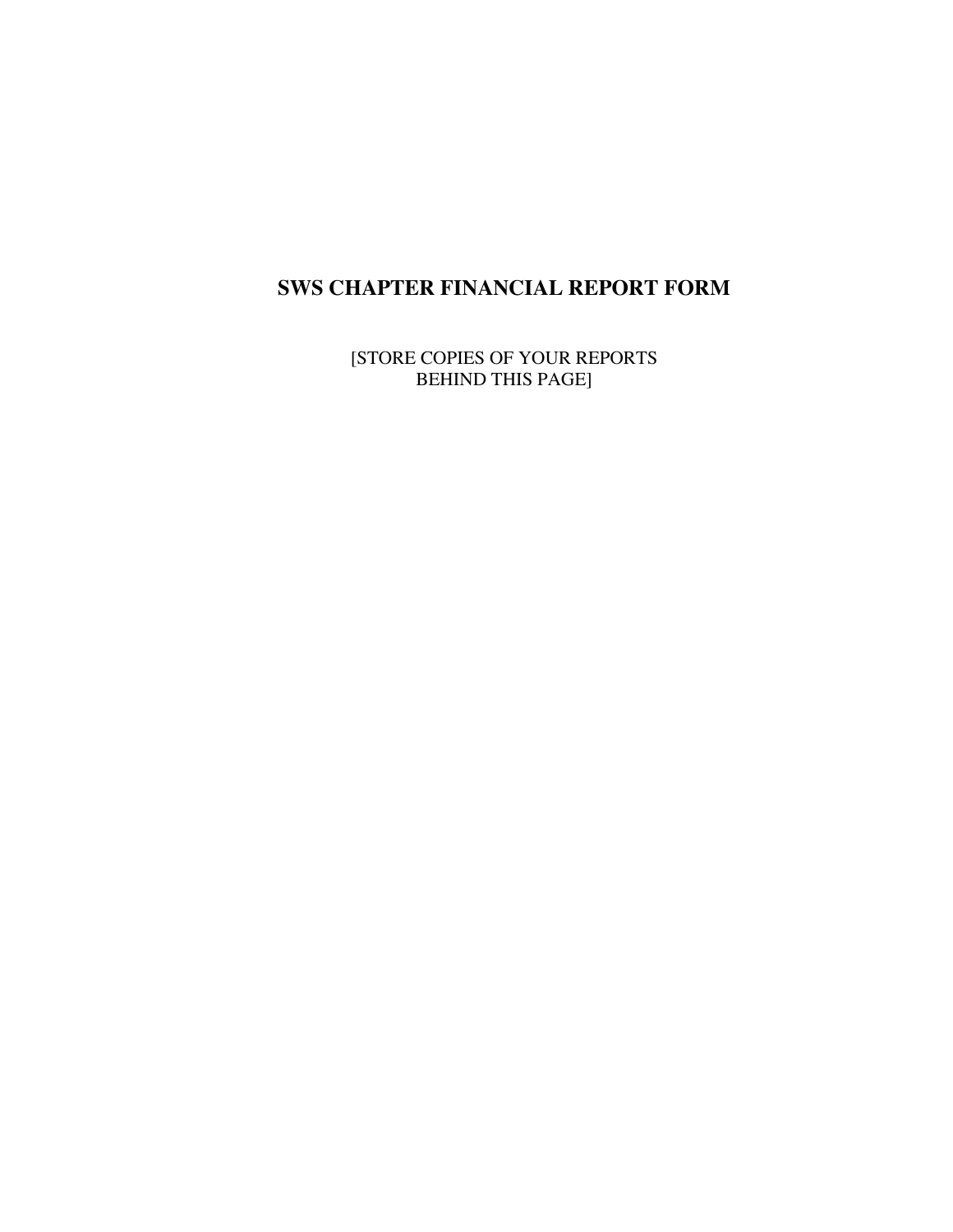#### **CHECK REQUESTS**

[USE CHECK REQUESTS TO DOCUMENT YOUR EXPENDITURES. YOU CAN USE THE FOLLOWING SAMPLE TO CREATE A CHECK REQUEST FOR YOUR GROUP IF YOU DO NOT ALREADY HAVE ONE]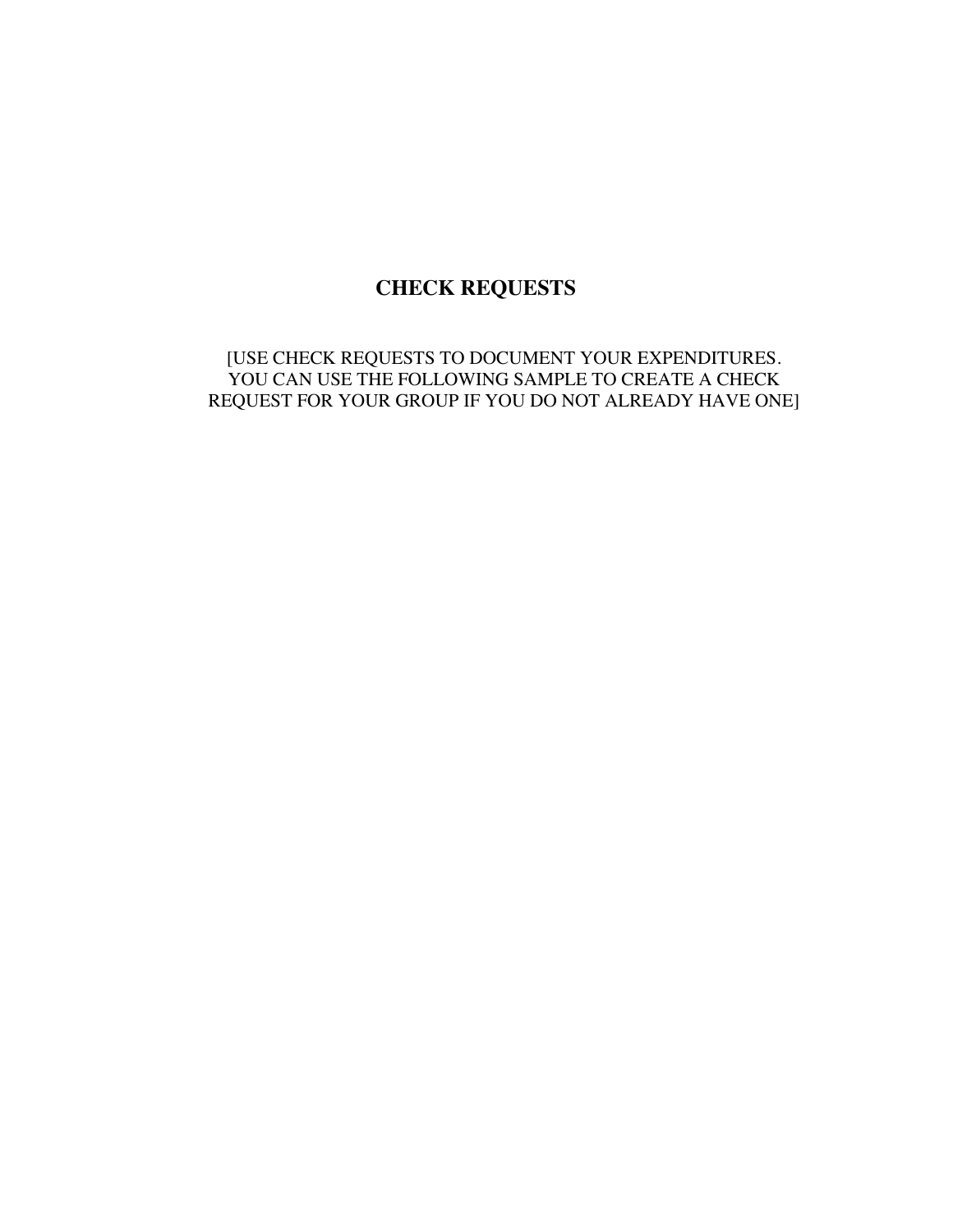| Check Request ~ San Diego 99s                                       |         |  |  |
|---------------------------------------------------------------------|---------|--|--|
| Pay to:                                                             |         |  |  |
| Address:                                                            |         |  |  |
| Detail:                                                             | Amount: |  |  |
|                                                                     |         |  |  |
|                                                                     |         |  |  |
|                                                                     |         |  |  |
|                                                                     |         |  |  |
|                                                                     |         |  |  |
| Code to:                                                            | 0.00    |  |  |
| Approved by Chair:                                                  | Date:   |  |  |
| NOTE: All disbursements must be approved prior to payment of funds. |         |  |  |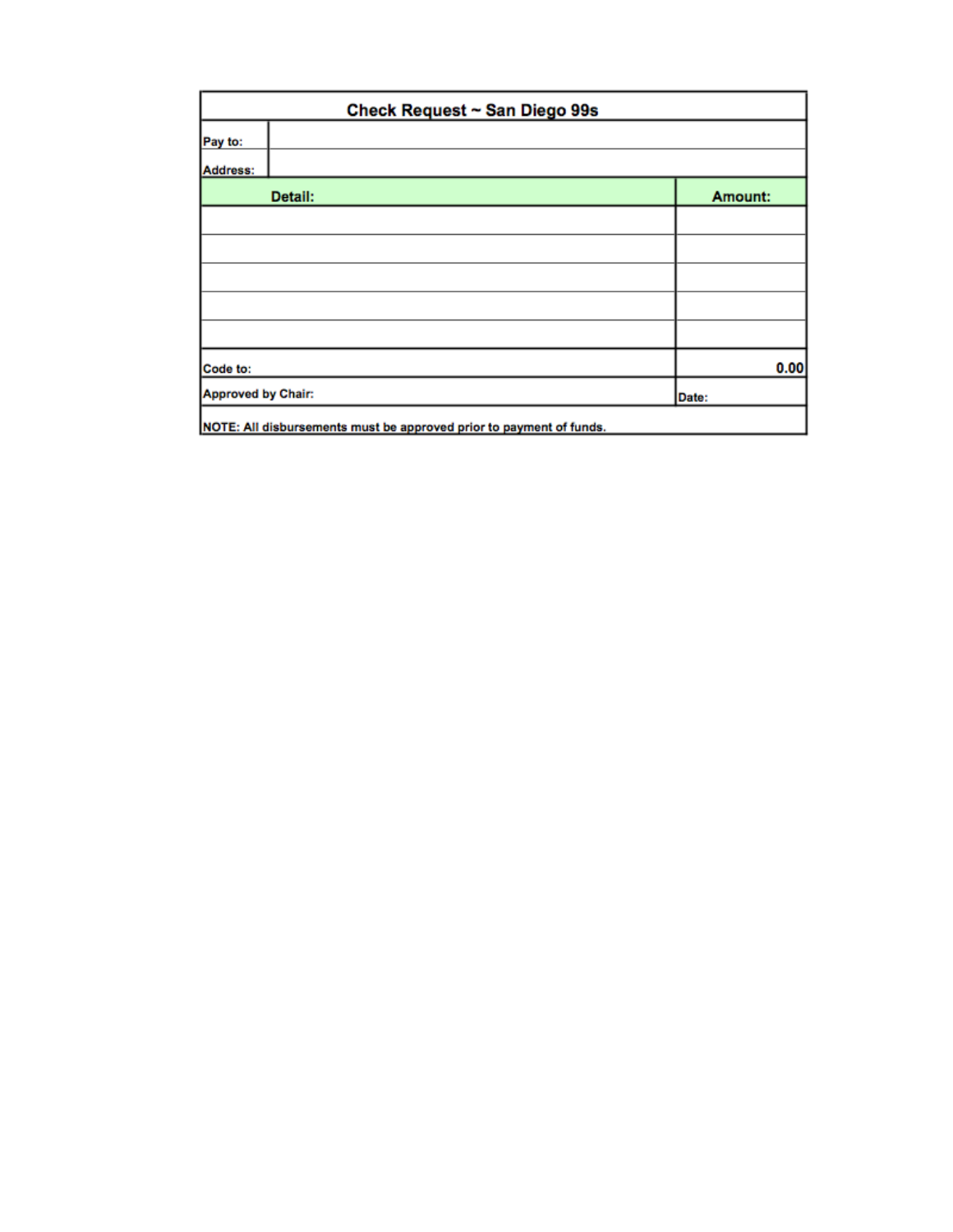#### **CALIFORNIA SECRETARY OF STATE**

#### **STATEMENT OF INFORMATION (SOI)**

[VISIT WWW.SS.CA.GOV TO FILE YOUR CURRENT SOI INSERT ALL STATEMENTS OF INFORMATION BEHIND THIS PAGE. BE SURE THEY ARE CURRENT. THEY MUST BE FILED EVERY 2 YEARS]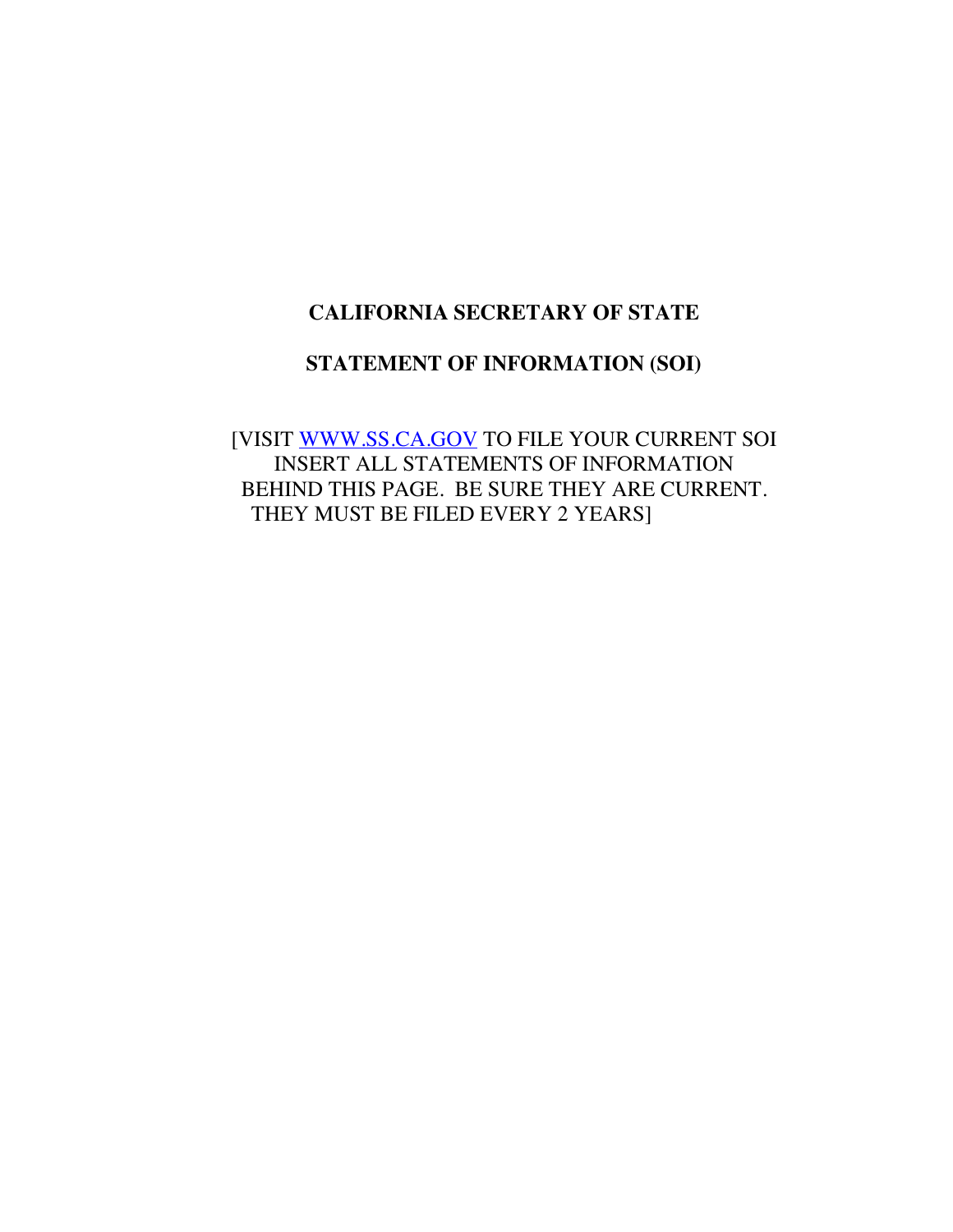| (Domestic Nonprofit, Credit Union and Consumer Cooperative Corporations)<br><b>IMPORTANT - READ INSTRUCTIONS BEFORE COMPLETING THIS FORM</b><br>1. CORPORATE NAME                                                                                                                                                                                                                                                        | <b>State of California</b><br><b>Secretary of State</b><br><b>Statement of Information</b><br>Filing Fee: \$20.00. If amendment, see instructions. |             |                                |                                |
|--------------------------------------------------------------------------------------------------------------------------------------------------------------------------------------------------------------------------------------------------------------------------------------------------------------------------------------------------------------------------------------------------------------------------|----------------------------------------------------------------------------------------------------------------------------------------------------|-------------|--------------------------------|--------------------------------|
|                                                                                                                                                                                                                                                                                                                                                                                                                          |                                                                                                                                                    |             | This Space for Filing Use Only |                                |
| <b>Due Date:</b>                                                                                                                                                                                                                                                                                                                                                                                                         |                                                                                                                                                    |             |                                |                                |
| Complete Principal Office Address (Do not abbreviate the name of the city. Item 2 cannot be a P.O. Box.)                                                                                                                                                                                                                                                                                                                 |                                                                                                                                                    |             |                                |                                |
| 2. STREET ADDRESS OF PRINCIPAL OFFICE IN CALIFORNIA, IF ANY                                                                                                                                                                                                                                                                                                                                                              |                                                                                                                                                    | CITY        | <b>STATE</b>                   | ZIP CODE                       |
|                                                                                                                                                                                                                                                                                                                                                                                                                          |                                                                                                                                                    |             | CA                             |                                |
| 3. MAILING ADDRESS OF THE CORPORATION. IF REQUIRED                                                                                                                                                                                                                                                                                                                                                                       |                                                                                                                                                    | CITY        | <b>STATE</b>                   | ZP CODE                        |
| Names and Complete Addresses of the Following Officers (The corporation must list these three officers. A comparable title for the specific<br>officer may be added; however, the preprinted titles on this form must not be altered.)                                                                                                                                                                                   |                                                                                                                                                    |             |                                |                                |
| CHIEF EXECUTIVE OFFICER/                                                                                                                                                                                                                                                                                                                                                                                                 | <b>ADDRESS</b>                                                                                                                                     | CITY        | <b>STATE</b>                   | ZIP CODE                       |
| 5. SECRETARY                                                                                                                                                                                                                                                                                                                                                                                                             | <b>ADDRESS</b>                                                                                                                                     | CITY        | <b>STATE</b>                   | ZP CODE                        |
| 6. CHIEF FINANCIAL OFFICER/                                                                                                                                                                                                                                                                                                                                                                                              | <b>ADDRESS</b>                                                                                                                                     | CITY        | <b>STATE</b>                   | ZIP CODE                       |
| Agent for Service of Process (If the agent is an individual, the agent must reside in California and Item 8 must be completed with a California street<br>address (a P.O. Box address is not acceptable). If the agent is another corporation, the agent must have on file with the California Secretary of State a<br>certificate pursuant to California Corporations Code section 1505 and Item 8 must be left blank.) |                                                                                                                                                    |             |                                |                                |
| 7. NAME OF AGENT FOR SERVICE OF PROCESS                                                                                                                                                                                                                                                                                                                                                                                  |                                                                                                                                                    |             |                                |                                |
| 8. STREET ADDRESS OF AGENT FOR SERVICE OF PROCESS IN CALIFORNIA, IF AN INDIVIDUAL                                                                                                                                                                                                                                                                                                                                        |                                                                                                                                                    | CITY        | <b>STATE</b>                   | ZIP CODE                       |
|                                                                                                                                                                                                                                                                                                                                                                                                                          |                                                                                                                                                    |             | СA                             |                                |
| Davis-Stirling Common Interest Development Act (California Civil Code section 1350, et seq.)                                                                                                                                                                                                                                                                                                                             |                                                                                                                                                    |             |                                |                                |
| 9.<br>Development Act and proceed to Items 10, 11 and 12.<br>NOTE: Corporations formed to manage a common interest development must also file a Statement by Common Interest Development Association                                                                                                                                                                                                                     | Check here if the corporation is an association formed to manage a common interest development under the Davis-Stirling Common Interest            |             |                                |                                |
|                                                                                                                                                                                                                                                                                                                                                                                                                          | (Form SI-CID) as required by California Civil Code section 1363.6. Please see instructions on the reverse side of this form.                       |             |                                |                                |
| 10. ADDRESS OF BUSINESS OR CORPORATE OFFICE OF THE ASSOCIATION, IF ANY                                                                                                                                                                                                                                                                                                                                                   |                                                                                                                                                    | <b>CITY</b> | <b>STATE</b>                   | ZP CODE                        |
| 11. FRONT STREET AND NEAREST CROSS STREET FOR THE PHYSICAL LOCATION OF THE COMMON INTEREST DEVELOPMENT<br>(Complete if the business or corporate office is not on the site of the common interest development.)                                                                                                                                                                                                          |                                                                                                                                                    |             |                                | 9 DIGIT ZIP CODE               |
| 12. NAME AND ADDRESS OF ASSOCIATION'S MANAGING AGENT, IF ANY                                                                                                                                                                                                                                                                                                                                                             |                                                                                                                                                    | CITY        | STATE                          | ZP CODE                        |
| 13. THE INFORMATION CONTAINED HEREIN IS TRUE AND CORRECT.                                                                                                                                                                                                                                                                                                                                                                |                                                                                                                                                    |             |                                |                                |
| DATE                                                                                                                                                                                                                                                                                                                                                                                                                     | TYPE/PRINT NAME OF PERSON COMPLETING FORM                                                                                                          | TITLE       | <b>SIGNATURE</b>               |                                |
| SI-100 (REV 10/2010)                                                                                                                                                                                                                                                                                                                                                                                                     |                                                                                                                                                    |             |                                | APPROVED BY SECRETARY OF STATE |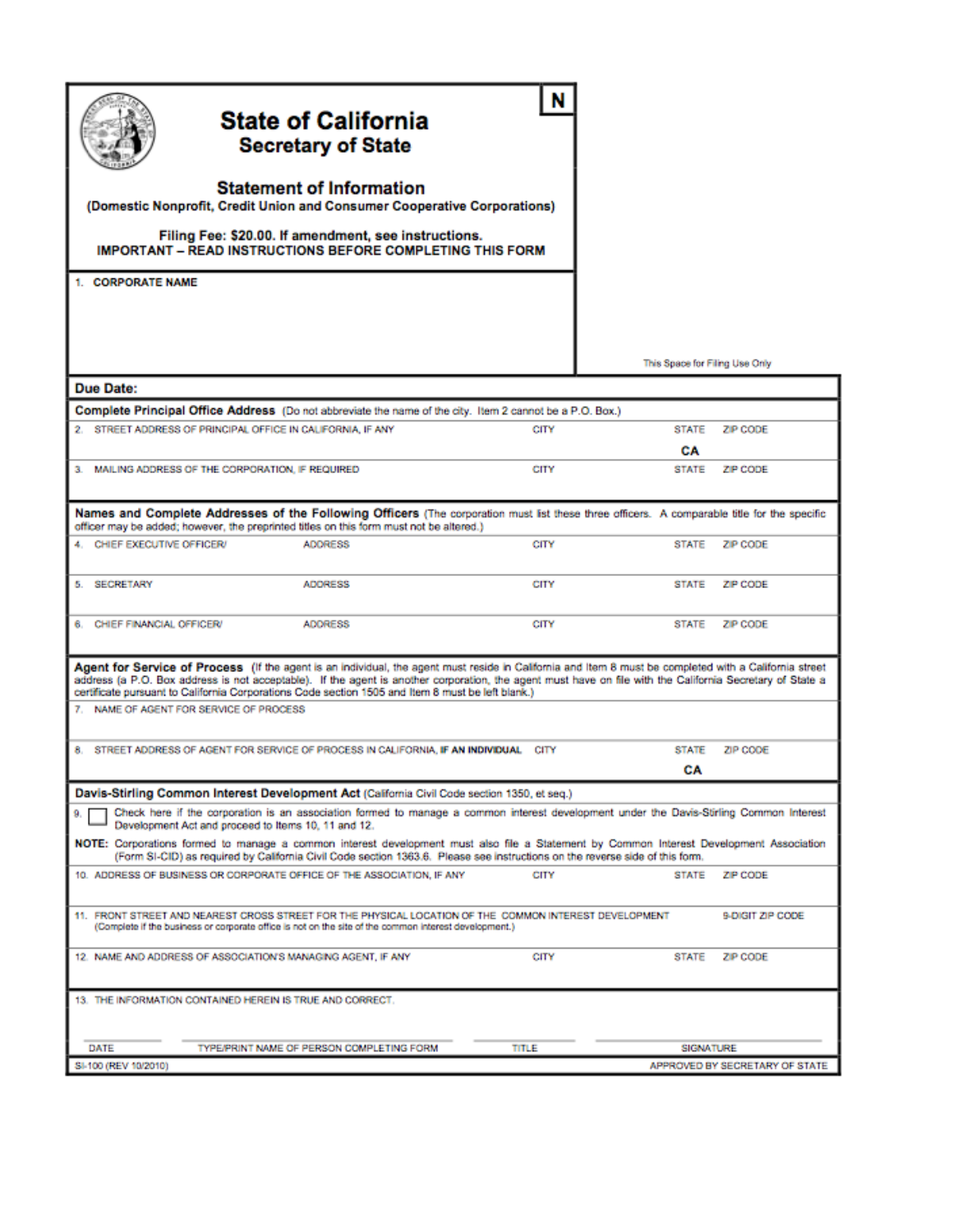# **CALIFORNIA ATTORNEY GENERAL (AG)**

#### **REGISTRATION (CT-1)**

#### **ANNUAL RENEWAL (RRF-1)**

#### **RAFFLE REGISTRATION (NRP-1)**

#### **RAFFLE REPORT (NRP-2)**

[VISIT http://oag.ca.gov/charities TO OBTAIN THE ABOVE FORMS INSERT ALL AG FILINGS HERE]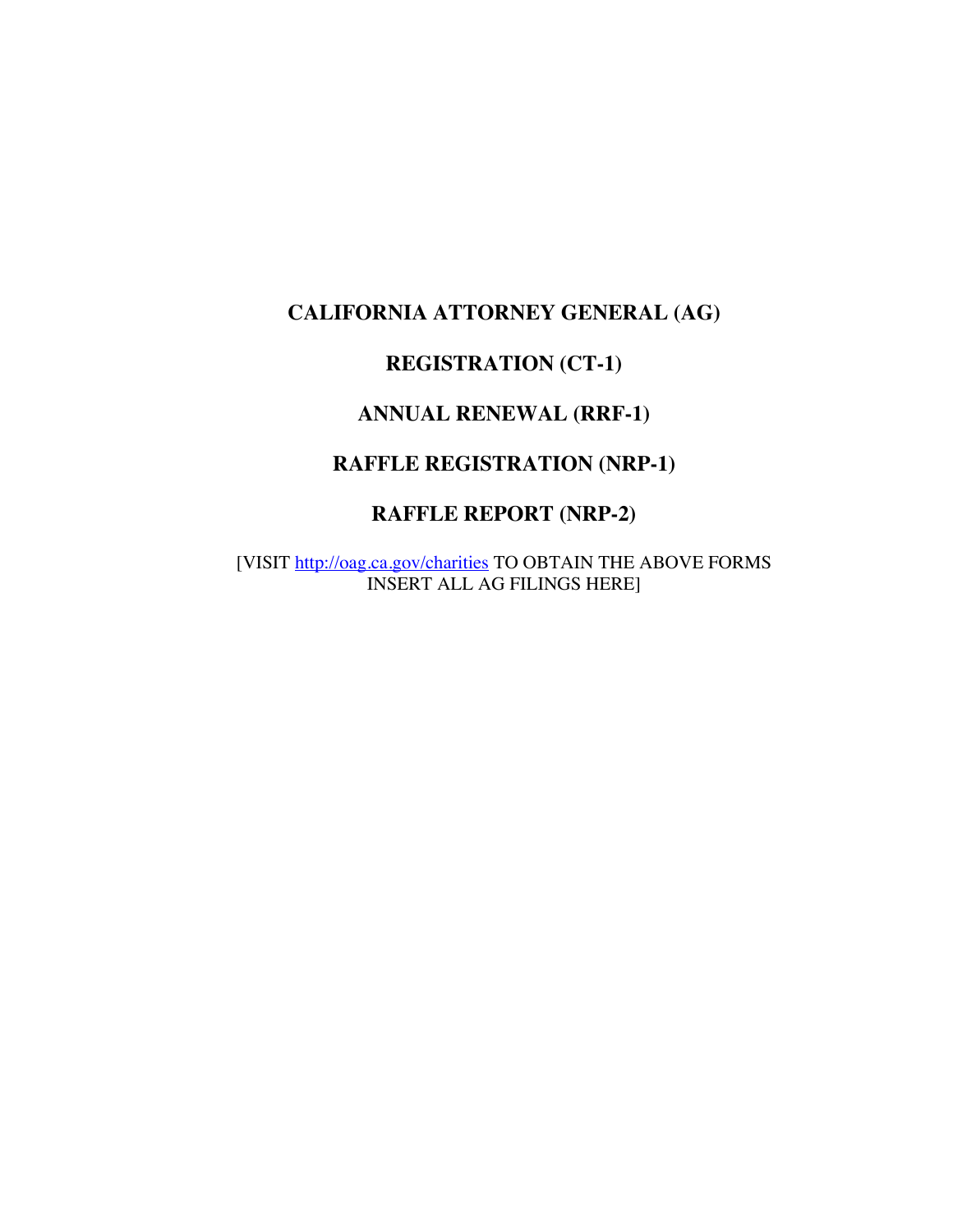# **BOARD OF EQUALIZATION**

# **SELLER'S PERMIT**

# **WELFARE EXEMPTION (IF APPLICABLE)**

#### **SALES AND USE TAX EXEMPTION (IF APPLICABLE)**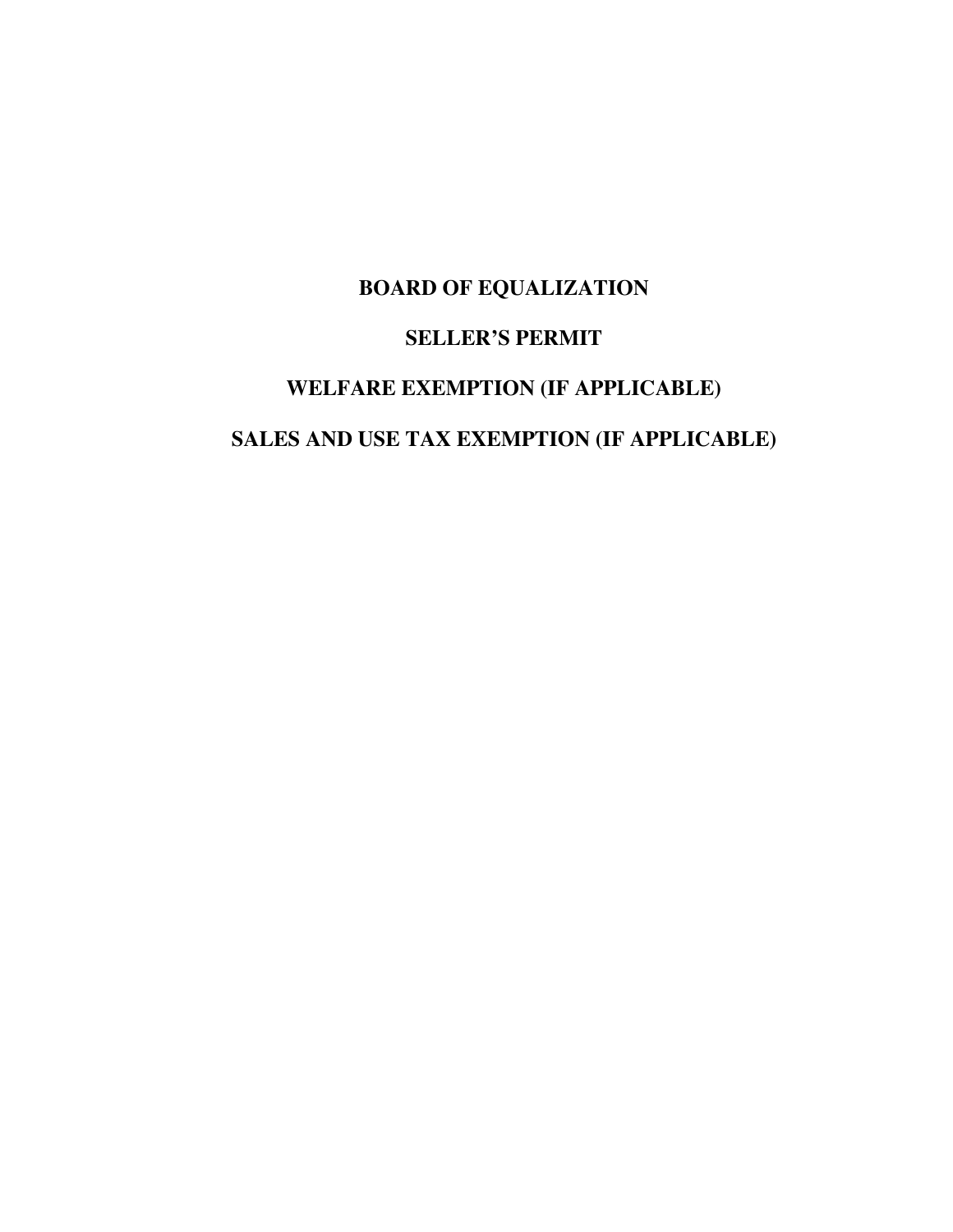# **COUNTY RECORDER**

**FICTITIOUS BUSINESS NAME**